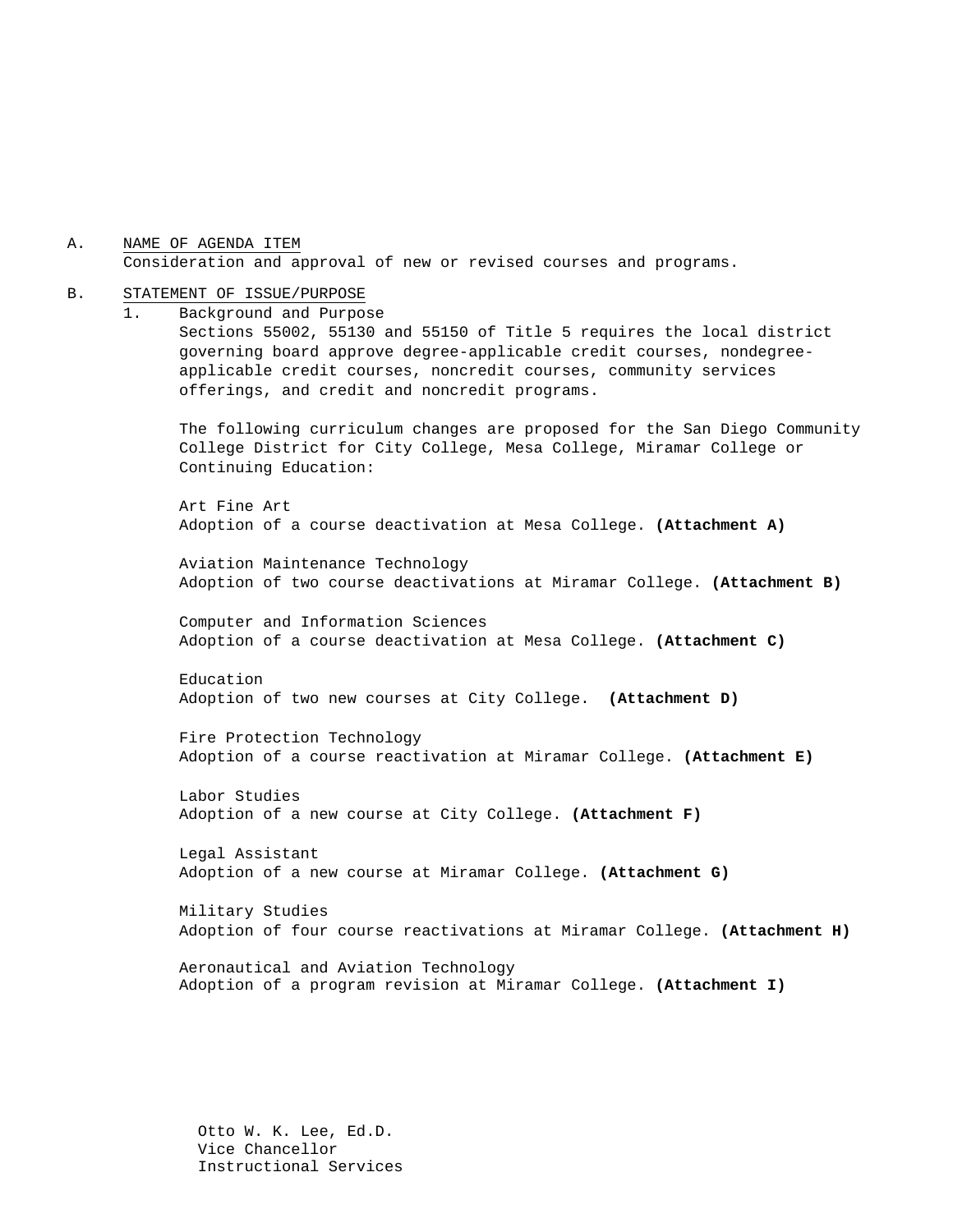#### B. STATEMENT OF ISSUE/PURPOSE (Continued)

1. Background and Purpose: (Continued)

Behavioral Sciences Adoption of a new program at City College. **(Attachment J)**

Computer Information Systems Adoption of a new program at City College. **(Attachment K)**

Consumer and Nutrition Studies Adoption of a program revision at Mesa College. **(Attachment L)**

Consumer and Nutrition Studies Adoption of a program deactivation at Mesa College. **(Attachment M)**

Legal Assistant Adoption of a program revision at Miramar College **(Attachment N)**

Military Studies Adoption of a program reactivation at Miramar College. **(Attachment O)**

Music Adoption of a program revision at Mesa College. **(Attachment P)**

2. Cost and Funding

There is no additional cost to the District

#### C. PROPOSAL

The Board of Trustees hereby grants authority to take the action outlined in Part A.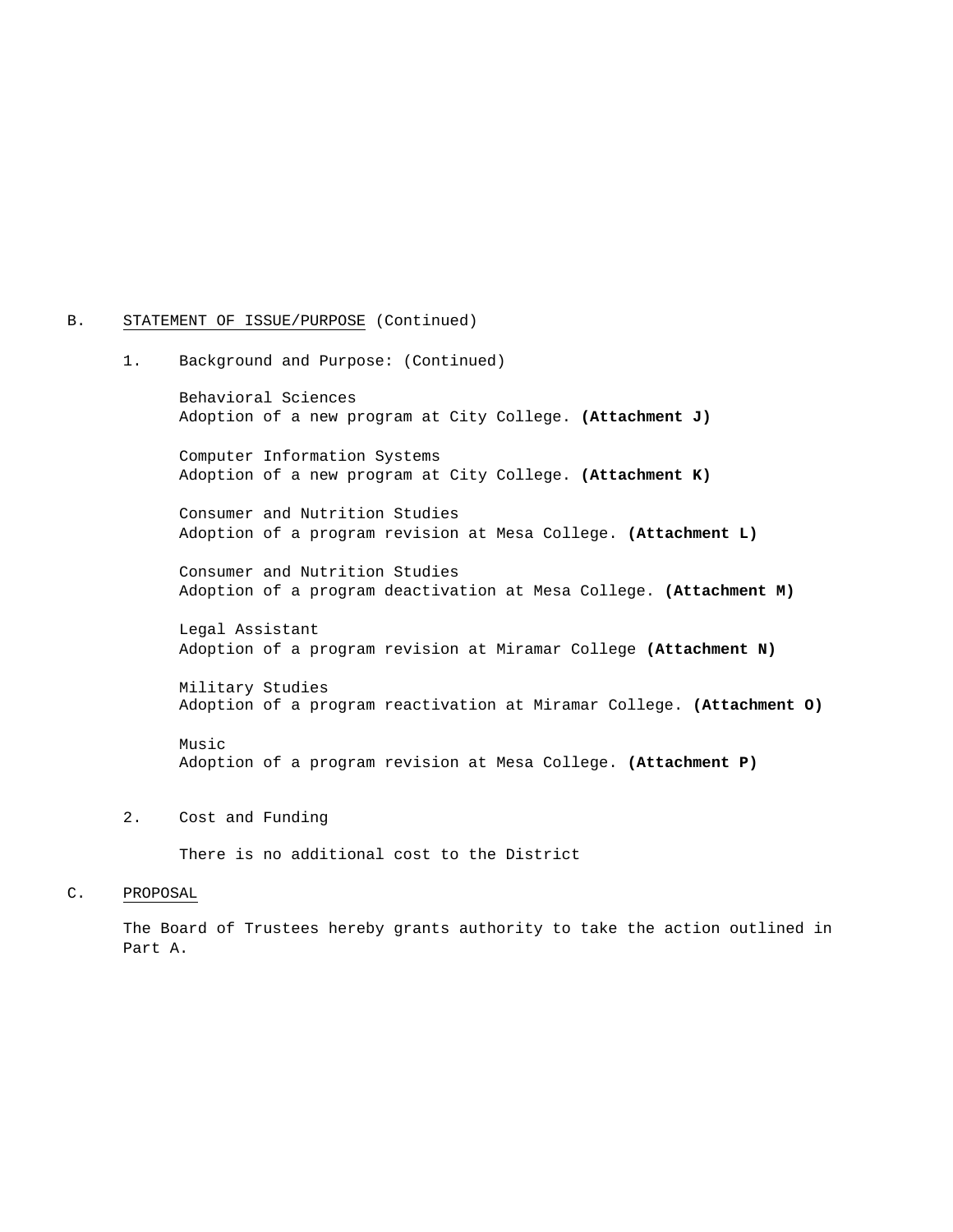Adoption of a course deactivation at Mesa College.

Proposed course deactivation at Mesa College:

### **281 Issues in Visual Art (Lab) 48 - 108 hours lab, 1-2 units Letter Grade or Pass/No Pass Option**

The presentation of selected topics in the visual arts that are of student interest and/or importance in art. Specific areas for investigation will be announced in the class schedule for each semester. (FT) Associate Degree Credit & transfer to CSU and/or private colleges and universities.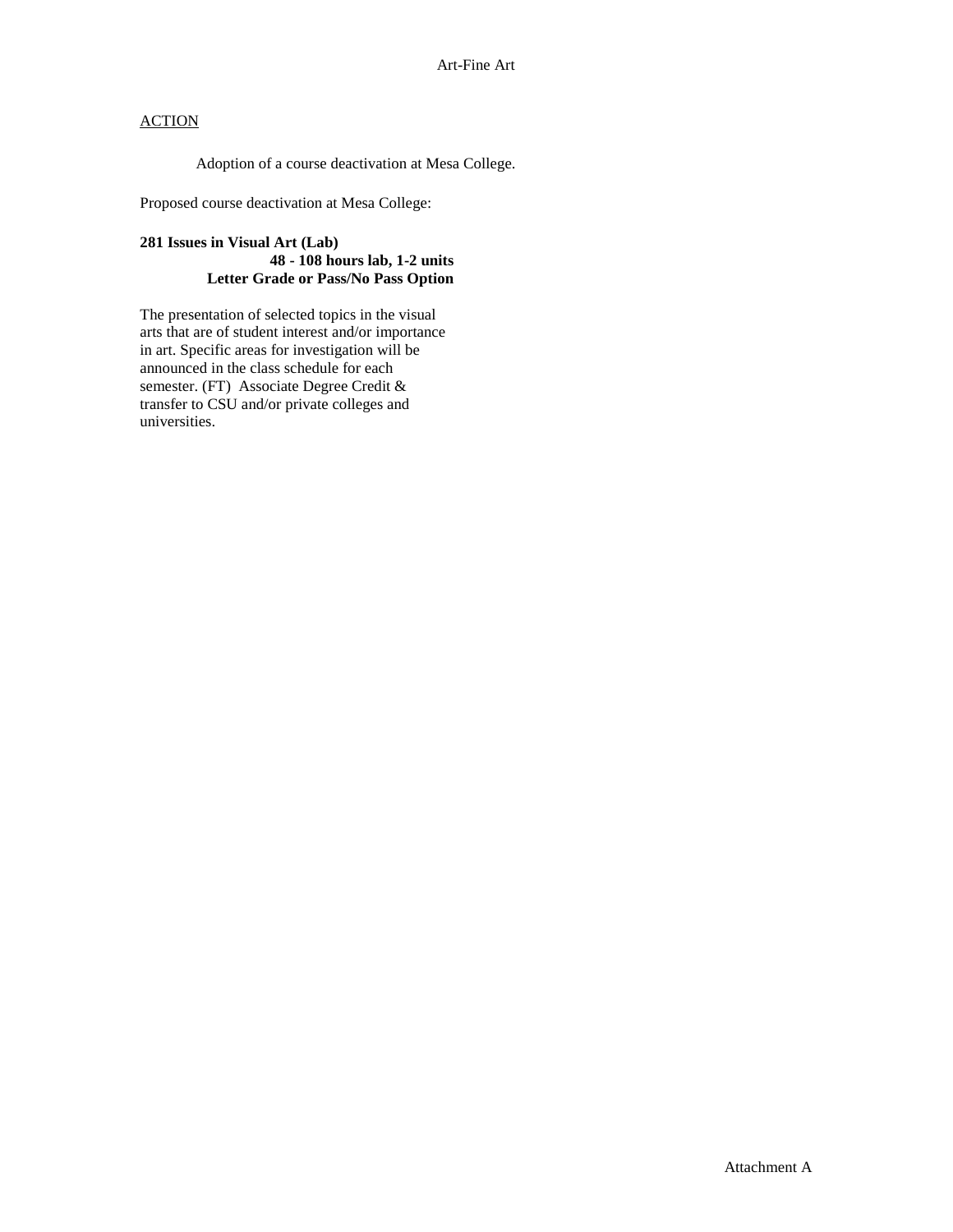Adoption of two course deactivations at Miramar College.

Proposed course deactivations at Miramar College:

#### **100 General Aviation Technology Theory 192 - 216 hours lecture, 12 units Grade Only**

*Advisory:* English 42 and Mathematics 34A, each with a grade of "C" or better, or equivalent or Assessment Skill Levels R4 and M20. *Limitation on Enrollment:* This course is not open to students with previous credit for Aviation Maintenance Technology 101A, 101B, 101C or 101D.

This course taken in conjunction with AVIM 100S is the recommended first semester course load for students who want a Mechanic's Certificate with Airframe and Powerplant ratings. Students learn about the atmosphere, aerodynamic theory, aircraft structures, and flight controls. The course also introduces students to Federal Aviation Regulations, maintenance forms and publications, weight and balance procedures, aircraft fuel and instrument systems, fluid lines and fittings, corrosion control, aircraft hardware identification, materials and processes, nondestructive testing, and precision measuring devices. (FT) Associate Degree Credit & transfer to CSU and/or private colleges and universities.

#### **100S General Aviation Maintenance Technology Practices 192 - 216 hours lab, 4 units**

**Grade Only** 

*Corequisite: Completion of or concurrent enrollment in* Aviation Maintenance Technology 100 with a grade of "C" or better, or equivalent. *Advisory:* English 42 and Mathematics 34A, each with a grade of "C" or better, or equivalent or Assessment Skill Levels R4 and M20. *Limitation on Enrollment:* This course is not open to students with previous credit for Aviation Maintenance Technology 50, 100L, 102A, 102B, 102C, 102D or 102E.

This course provides practical training in the use of basic hand and power tools, safety wiring techniques, identification and sharpening of twist drills, proper torque methods, Federal Aviation Administration (FAA) forms and publications, performance of aircraft weight and balance, aircraft fuel and instrument systems, materials and processes, aircraft hardware, corrosion control, drafting and blueprint reading, applied mathematics, and applied physics. The content of this course meets the minimum requirements of Federal Aviation Regulation (FAR) Part 147; Appendix B; Subjects B, C, D, E, F, G, H, I, J, K, and L. FAR Part 147, Appendix C, Section II, Subjects D and F. (FT) Associate Degree Credit & transfer to CSU and/or private colleges and universities.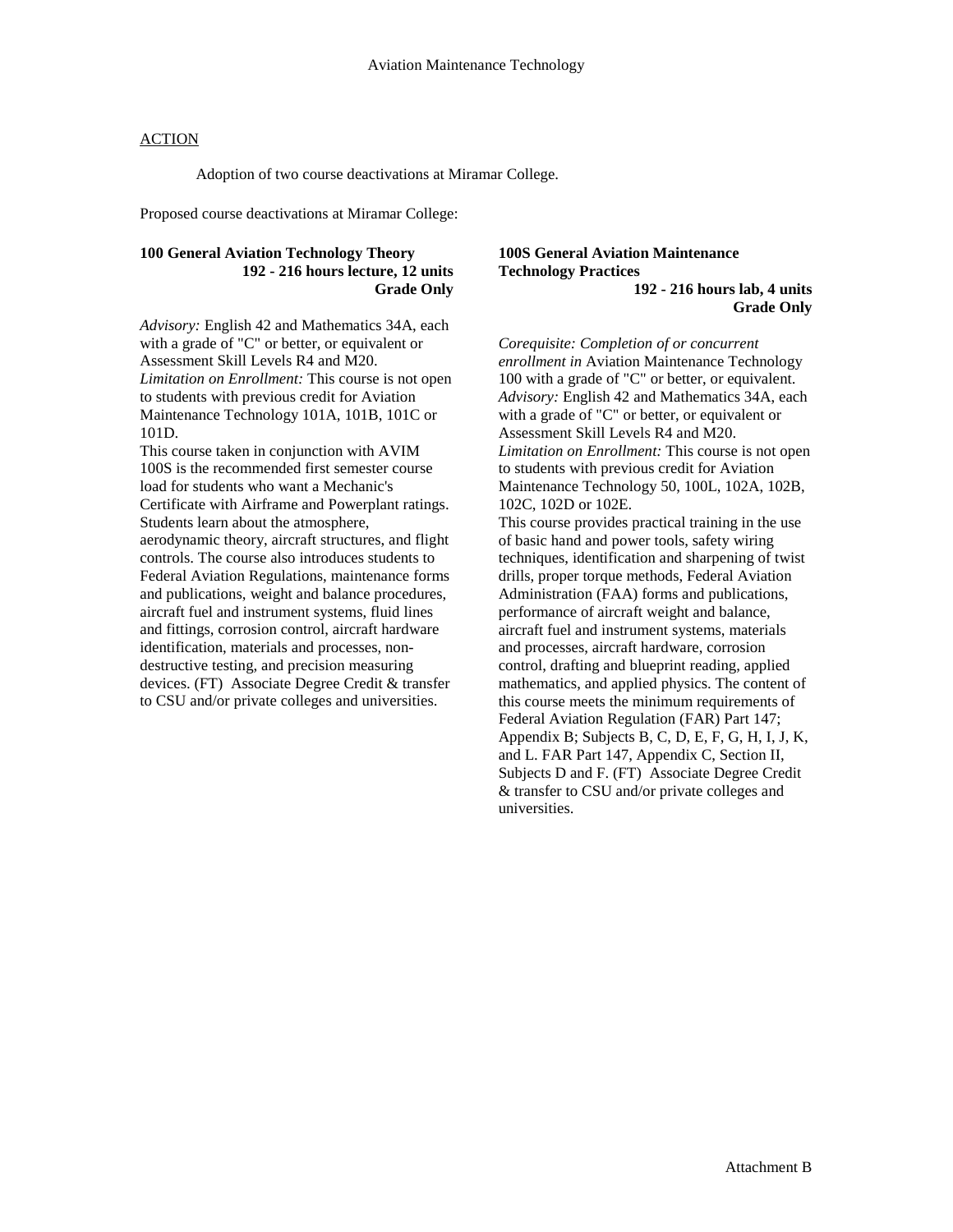Adoption of a course deactivation at Mesa College.

Proposed course deactivation at Mesa College:

### **133 Wide Area Networking 24 - 27 hours lecture, 1.5 units Letter Grade or Pass/No Pass Option**

*Limitation on Enrollment:* This course is not open to students with previous credit for Computer and Information Sciences 265. This class will introduce the students to Wide Area Networks and the associated standards and protocols. The topics will include service providers, IEEE & CCITT Standards, network topologies, network protocols, hardware/software installation/diagnostics, network management, and local area to wide area network implementations. (FT) Associate Degree Credit & transfer to CSU and/or private colleges and universities.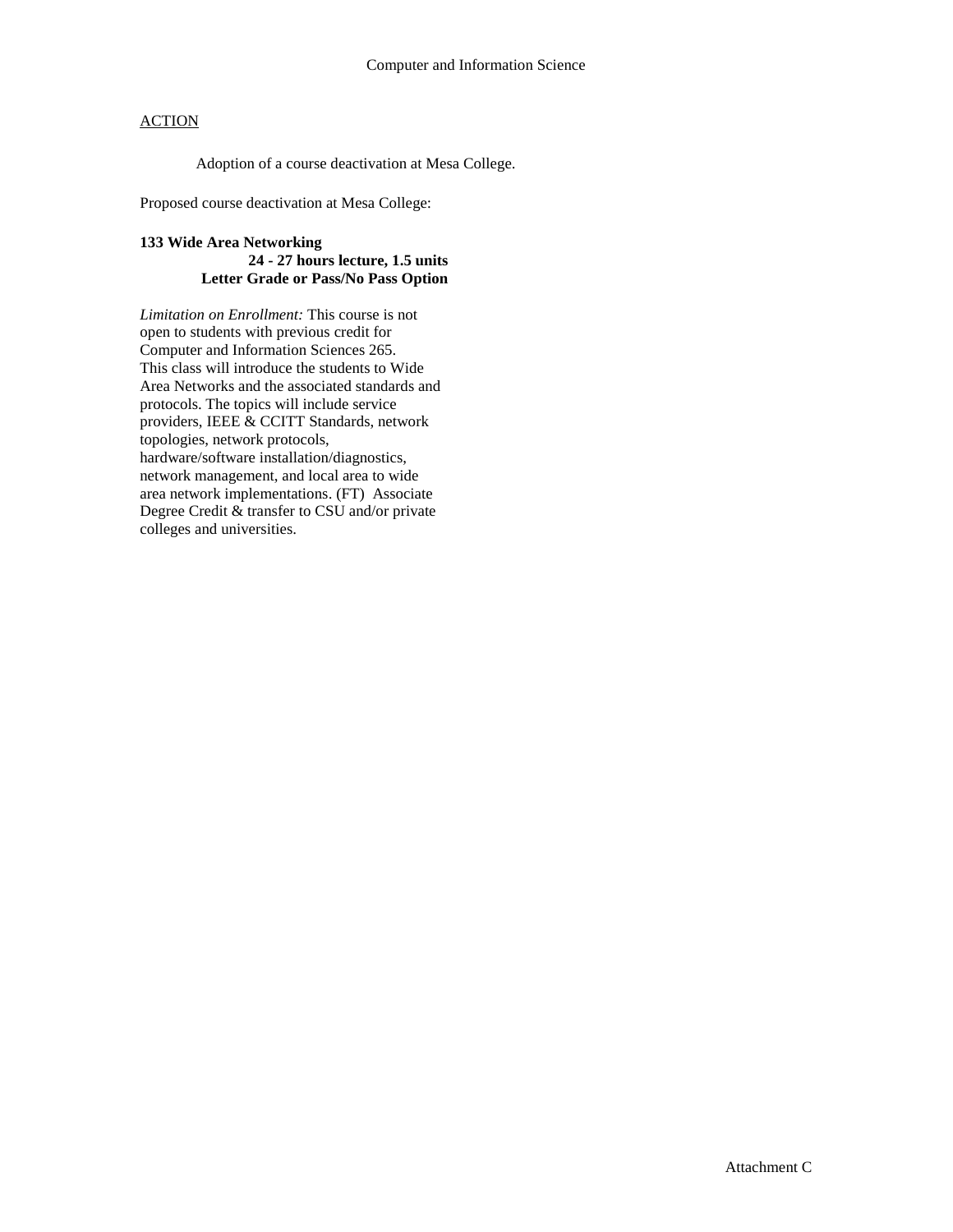Adoption of two new courses at City College.

Proposed new courses at City College:

#### **277C Service Learning -- Community 48 - 162 hours other, 1-3 units Grade Only**

*Advisory:* English 48 and English 49, each with a grade of "C" or better, or equivalent or Assessment Skill Levels R5 and W5. *Limitation on Enrollment:* Must obtain an Add Code from the instructor for enrollment. Students in this course develop and implement service learning projects to help the college's community under the supervision of college faculty and in cooperation with the staff of community organizations and agencies. Projects may include collaboration with community projects and agencies and educational serviceoriented projects for the college's community. Students gain hands-on experience in project planning, development, implementation and evaluation. Students meet weekly to receive support training and development opportunities regarding best practices in Service Learning. This course is intended for students from any discipline who are interested in project development, development of teaching skills, or enhancement of communication and planning skills. Course segments may be taken in any order. The combined credit for all 277C discipline courses may not exceed three units. (FT) Associate Degree Credit & transfer to CSU and/or private colleges and universities.

#### **277D Service Learning -- on Campus 48 - 162 hours other, 1-3 units Grade Only**

*Advisory:* English 48 and English 49, each with a grade of "C" or better, or equivalent or Assessment Skill Levels R5 and W5. *Limitation on Enrollment:* Must obtain an Add Code from the instructor for enrollment. Students in this course develop and implement service learning projects to help the college's community under the supervision of college faculty and in cooperation with the staff of community organizations and agencies. Projects may include collaboration with college classes, education projects for college students, mentoring and shadowing. Students gain handson experience in project planning, development, implementation and evaluation. Students meet weekly to receive support training and development opportunities regarding best practices in Service Learning. This course is intended for students from any discipline who are interested in project development, development of teaching skills, or enhancement of communication and planning skills. Course segments may be taken in any order. The combined credit for all 277D discipline courses may not exceed three units. (FT) Associate Degree Credit & transfer to CSU and/or private colleges and universities.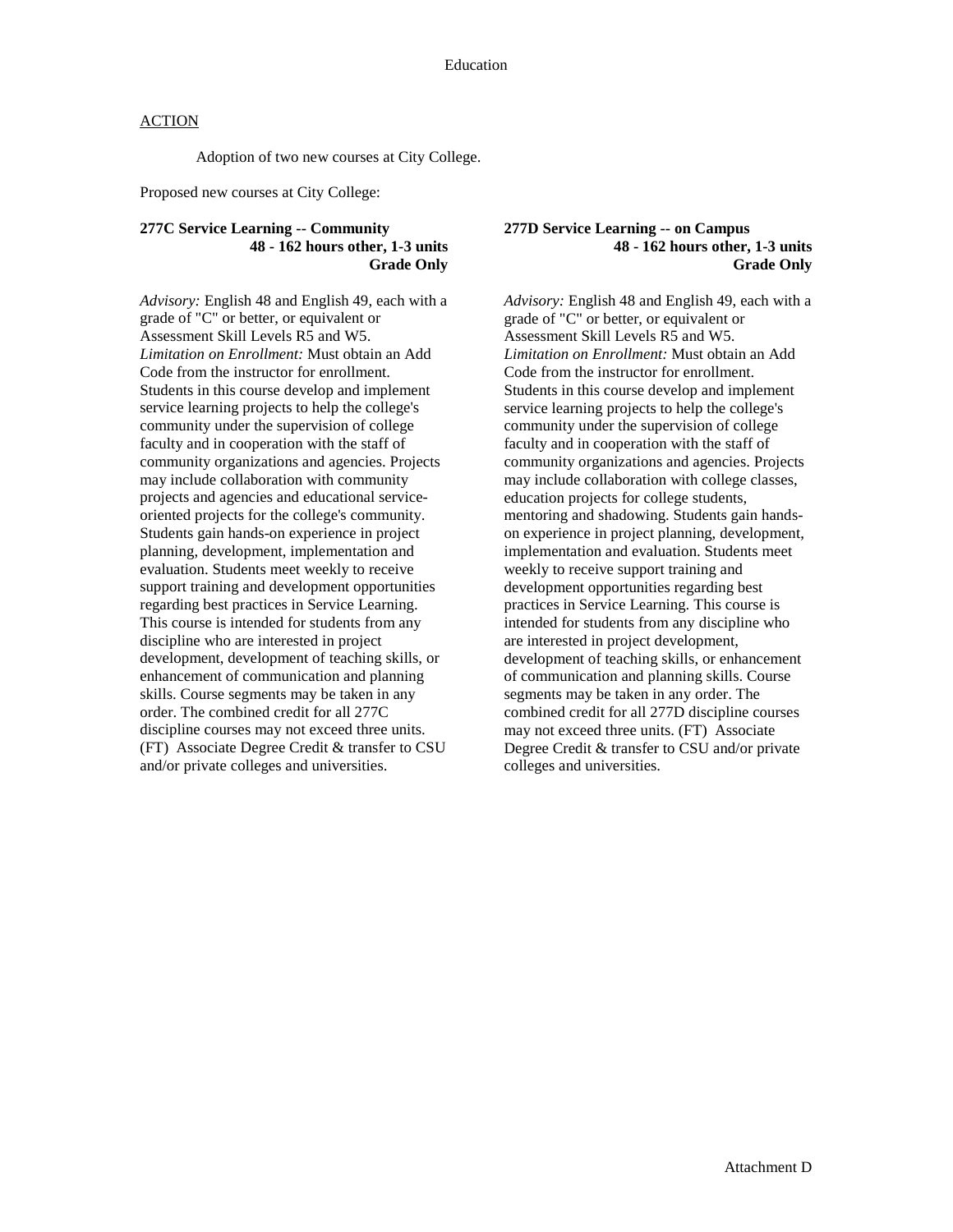Adoption of a course reactivation at Miramar College.

Proposed course reactivation at Miramar College:

### **364 Marine Firefighting**

**8 - 9 hours lecture, 24 - 39 hours lab, 1 units Grade Only** 

*Prerequisite:* Fire Protection Technology 160 with a grade of "C" or better, or equivalent. *Limitation on Enrollment:* Health and Safety. Must be sponsored by a regional lifeguard agency.

This California Department of Boating and Waterways course provides students with firsthand knowledge of the hazards of marine fire fighting. Students experience the actual conditions of fighting boat fires under controlled conditions. This course is intended for practicing ocean lifeguards. It may be repeated as necessary to meet a legally mandated training requirement as a condition of continued or volunteer employment. (FT) Associate Degree Credit only and not Transferable.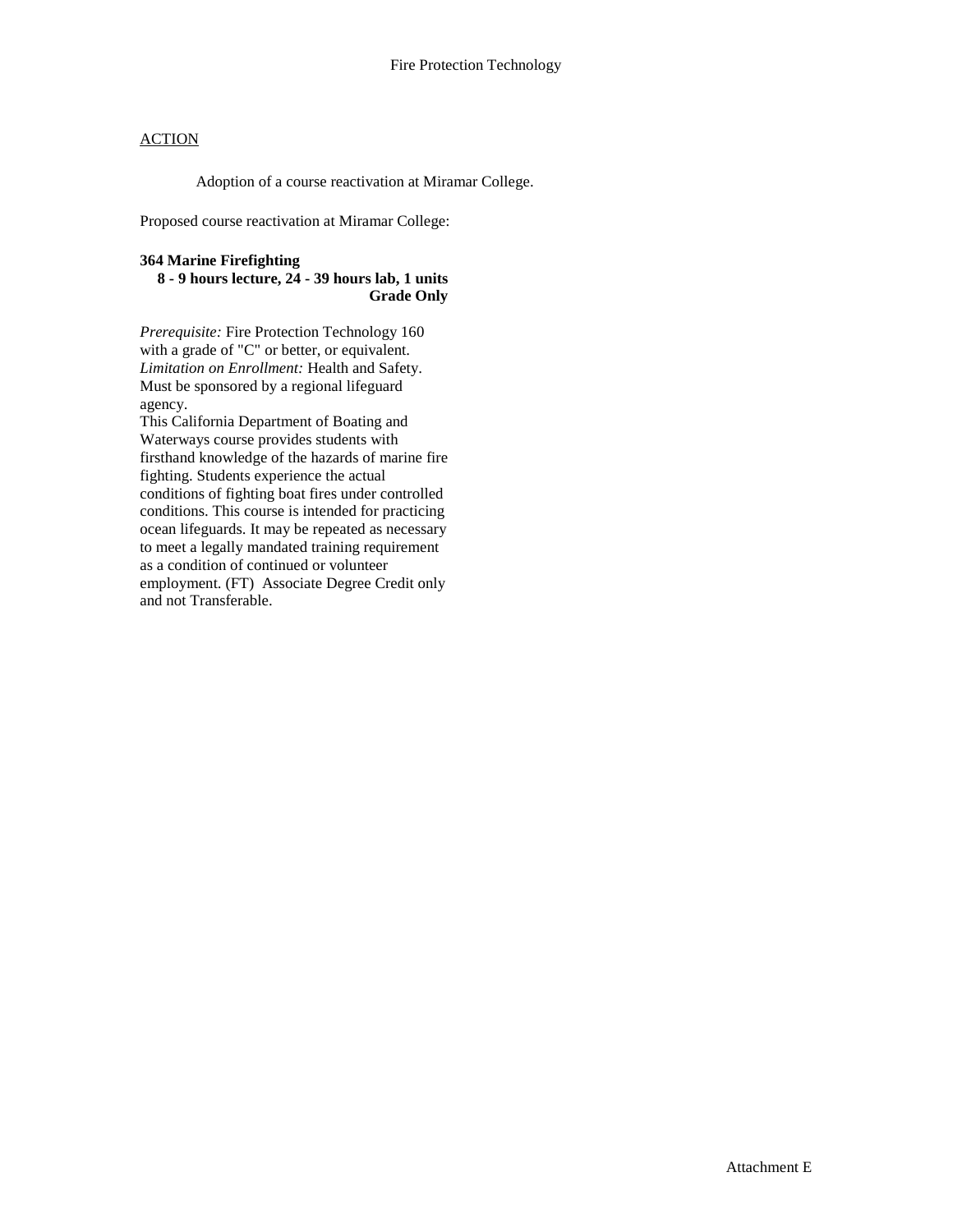Adoption of a new course at City College.

Proposed new course at City College:

#### **90 Organizing**

#### **48 - 54 hours lecture, 3 units Letter Grade or Pass/No Pass Option**

*Advisory:* English 48 and English 49, each with a grade of "C" or better, or equivalent or Assessment Skill Levels R5 and W5. This course is a practical study of organizing skills. Emphasis is placed on labor and community activism and leadership, organizing techniques and building a culture and capacity for labor and community organizing through analyses of successful campaigns. This course is designed for labor studies majors, union members and all members of the community interested in organizing. (FT) Associate Degree Credit only and not Transferable.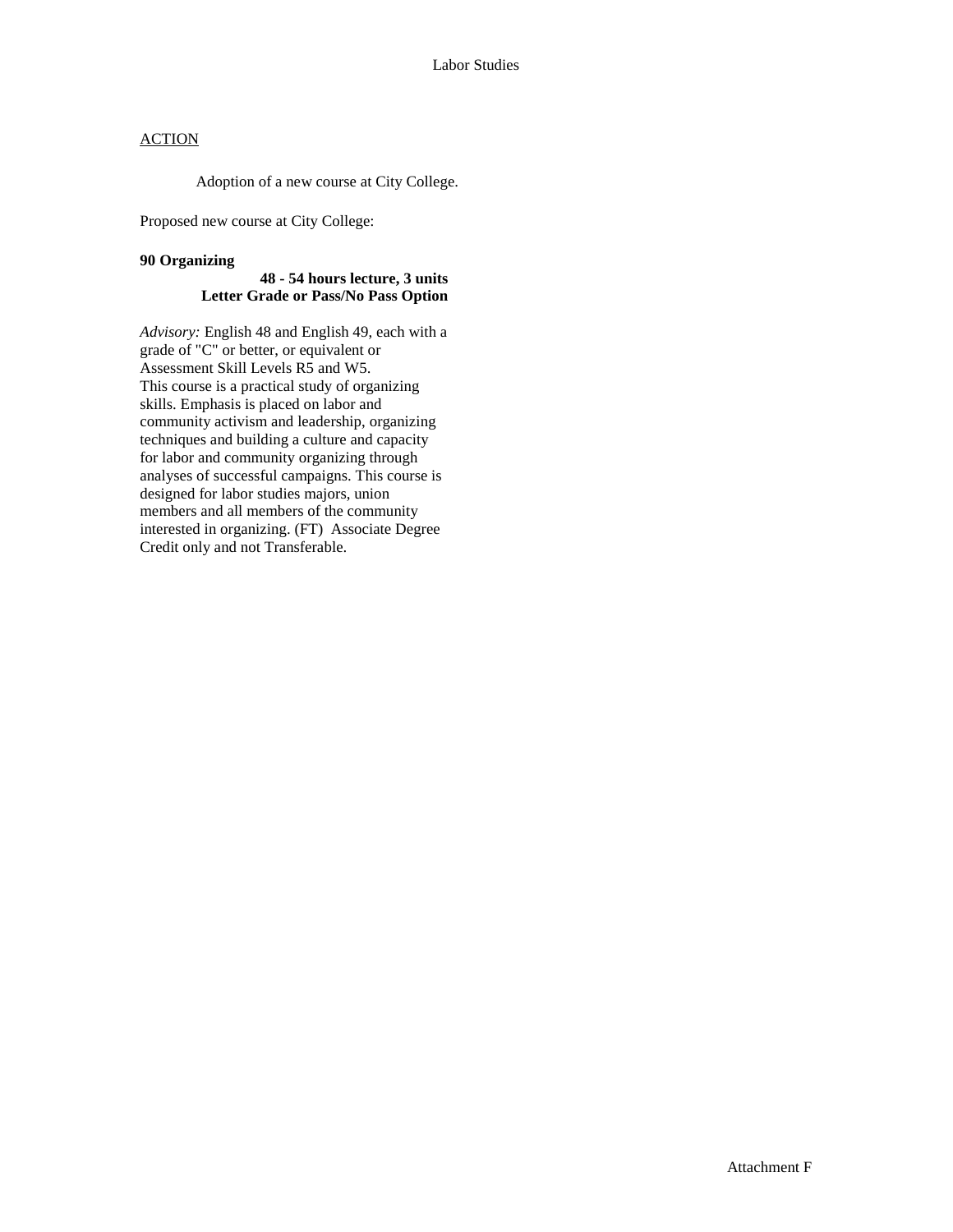Adoption of a new course at Miramar College.

Proposed new course at Miramar College:

### **106 Computer Assisted Legal Research (CALR)**

**48 - 54 hours lab, 1 units Grade Only** 

*Prerequisite:* Legal Assistant 105 with a grade of "C" or better, or equivalent. This course is a specialty elective in the Paralegal program that provides students with hands-on experience in performing legal research using the computer. Students learn to identify research issues and find legal references and information using the Internet, Loislaw, Lexis/Nexis, and other sources. This course is intended for students majoring in Paralegal or those interested in legal research. (FT) Associate Degree Credit & transfer to CSU and/or private colleges and universities.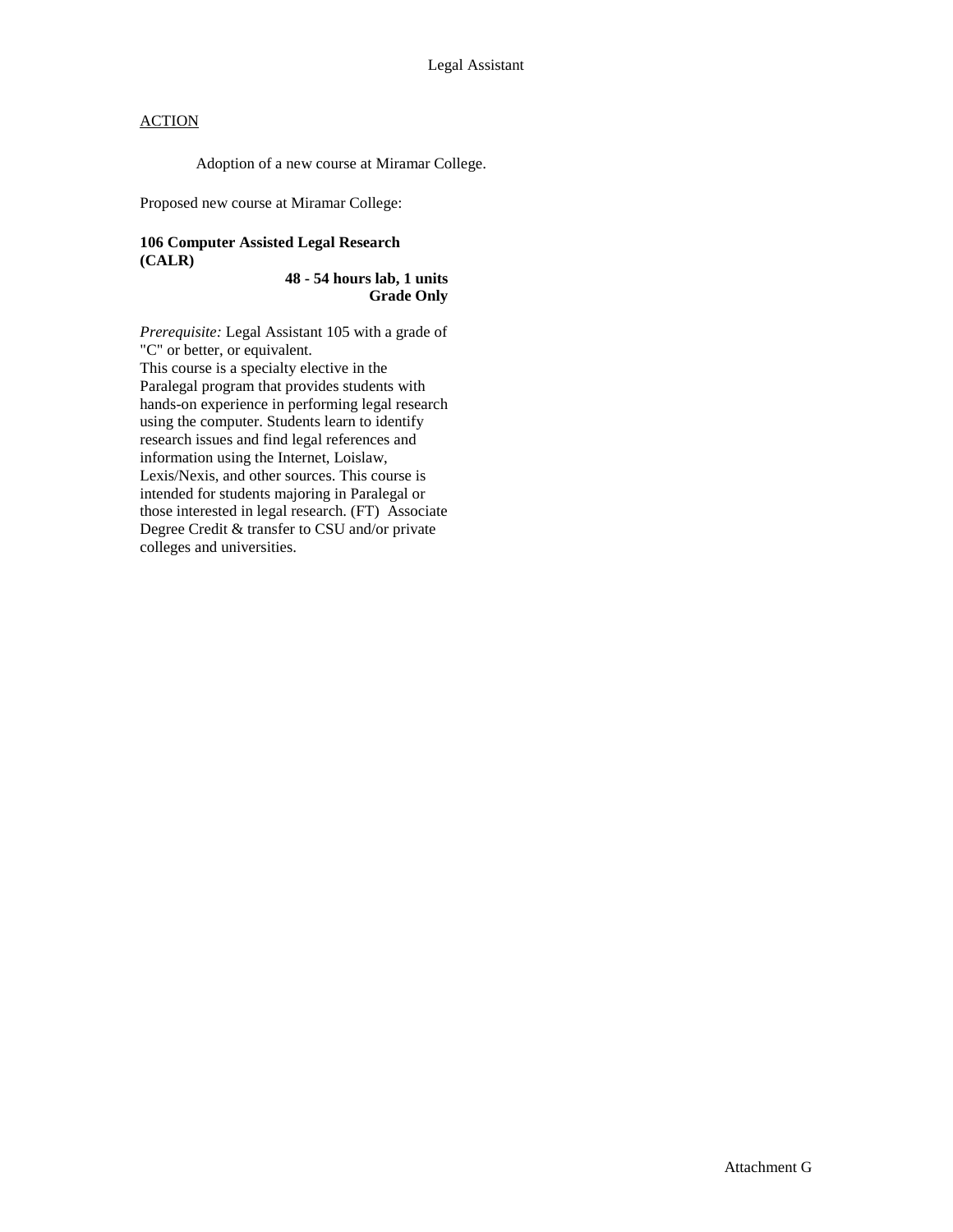Adoption of four course reactivations at Miramar College.

Proposed course reactivations at Miramar College:

### **100 Introduction to Military Science 48 - 54 hours lecture, 3 units Letter Grade or Pass/No Pass Option**

*Advisory:* English 48 and English 49, each with a grade of "C" or better, or equivalent or Assessment Skill Levels R5 and W5. *Limitation on Enrollment:* This course is not open to students with previous credit for Military Studies 101.

This course introduces students to the structure, organization, and practices of the U.S. military. Students examine the Constitutional foundation, intergovernmental structure, and general organization of the military and its component service branches. Other topics include the military chain of command, rank structure, job categories and classification, customs and courtesies, military law, and ethics. This course is intended for anyone interested in the U.S. military or military service. (FT) Associate Degree Credit & transfer to CSU and/or private colleges and universities. CSU General Education. IGETC. UC Transfer Course List.

**110 Leadership Theory and Practice 48 - 54 hours lecture, 3 units Grade Only** 

*Advisory:* English 101 with a grade of "C" or better, or equivalent or Assessment Skill Levels R6 and W6.

*Limitation on Enrollment:* This course is not open to students with previous credit for Administration of Justice 386. This course provides an interdisciplinary foundation in the field of leadership theory and practice. Students study the foundational principles, definitions, and various models of leadership. Topics include the psychological, social, cultural, and physiological aspects of leadership such as traits, skills, styles, and processes; contingency, path-goal, and leadermember exchange theory; the mind-body relationship; and ethics. Students also develop a personal philosophy of leadership and its application to the workplace and everyday life. This course is designed for current or future leaders in public safety organizations, the armed forces, government, business, academia, and non-profit organizations. This course is crosslisted as Administration of Justice (ADJU) 386. (FT) Associate Degree Credit & transfer to CSU and/or private colleges and universities. CSU General Education. UC Transfer Course List.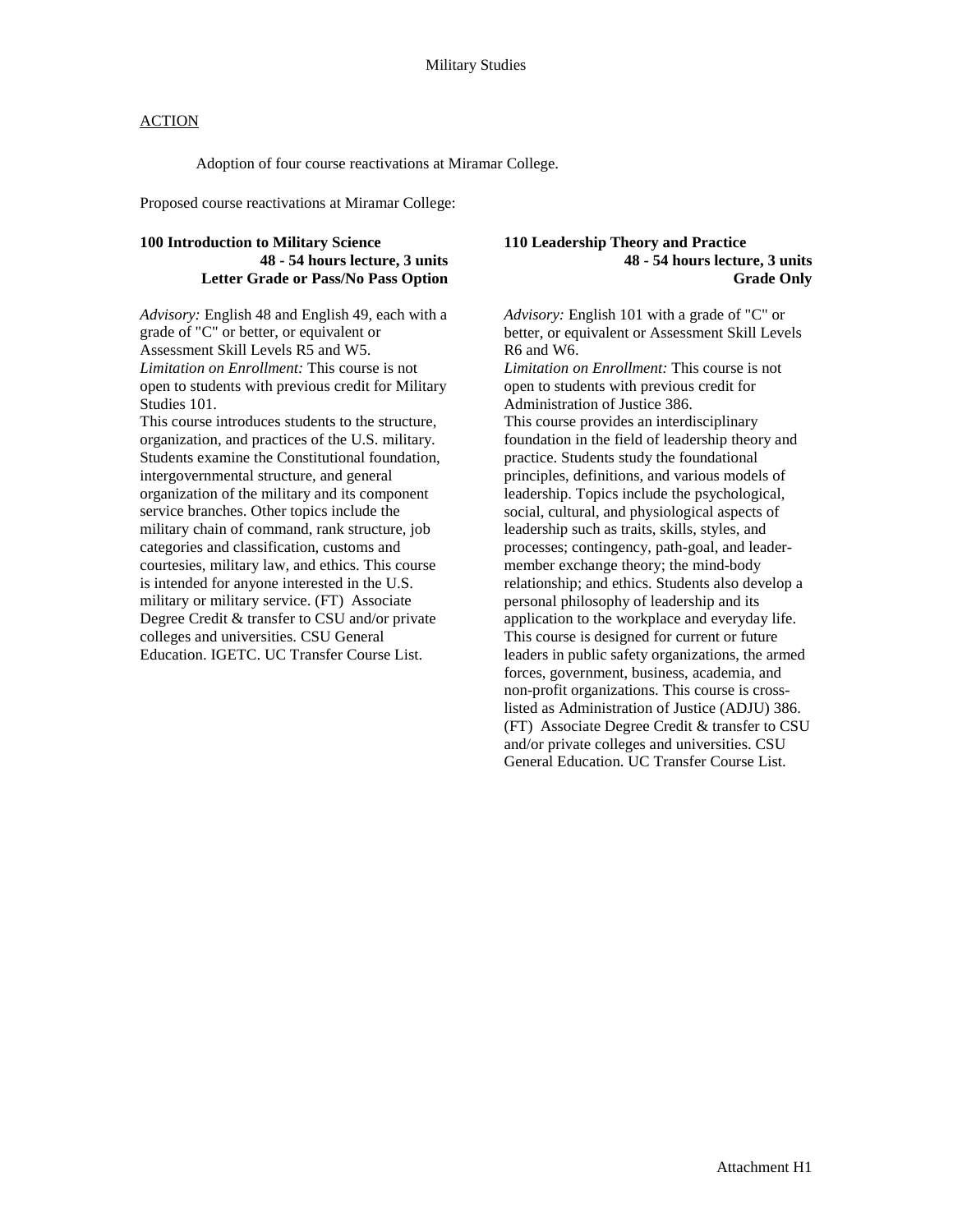#### **120 Military Justice, Ethics, and the Law of Armed Conflict**

**48 - 54 hours lecture, 3 units Grade Only** 

*Advisory:* English 101 with a grade of "C" or better, or equivalent or Assessment Skill Levels R6 and W6.

This course introduces students to the military justice system, ethics, and the laws pertaining to organized warfare. The course covers a broad overview of military law, including rules of evidence, legal procedure, criminal law, civil law, legal services, and the Law of Armed Conflict. Other topics include means of entry into the military, the rights of service members, ethical theory, and government standards of conduct. This course emphasizes the practical application of legal and ethical concepts to common types of decisions made by military leaders. (FT) Associate Degree Credit & transfer to CSU and/or private colleges and universities. UC Transfer Course List.

Leadership degree or certificate program. (FT) Associate Degree Credit & transfer to CSU and/or private colleges and universities.

#### **270 Work Experience in Military Leadership 60 - 300 hours other, 1-4 units Grade Only**

*Prerequisite:* Military Studies 100 or Military Studies 100 and Military Studies 110, each with a grade of "C" or better, or equivalent. *Limitation on Enrollment:* Must obtain an Add Code from Work Experience Coordinator for enrollment.

A program of applied learning experiences for students employed in a job or internship related to military leadership. One unit of credit is earned for each 75 hours of paid employment or 60 hours of volunteer work. This course may be taken four times for a maximum of 16 units. However, the combined maximum credit for all Work Experience courses from all disciplines may not exceed 16 units. (FT) Associate Degree Credit & transfer to CSU and/or private colleges and universities.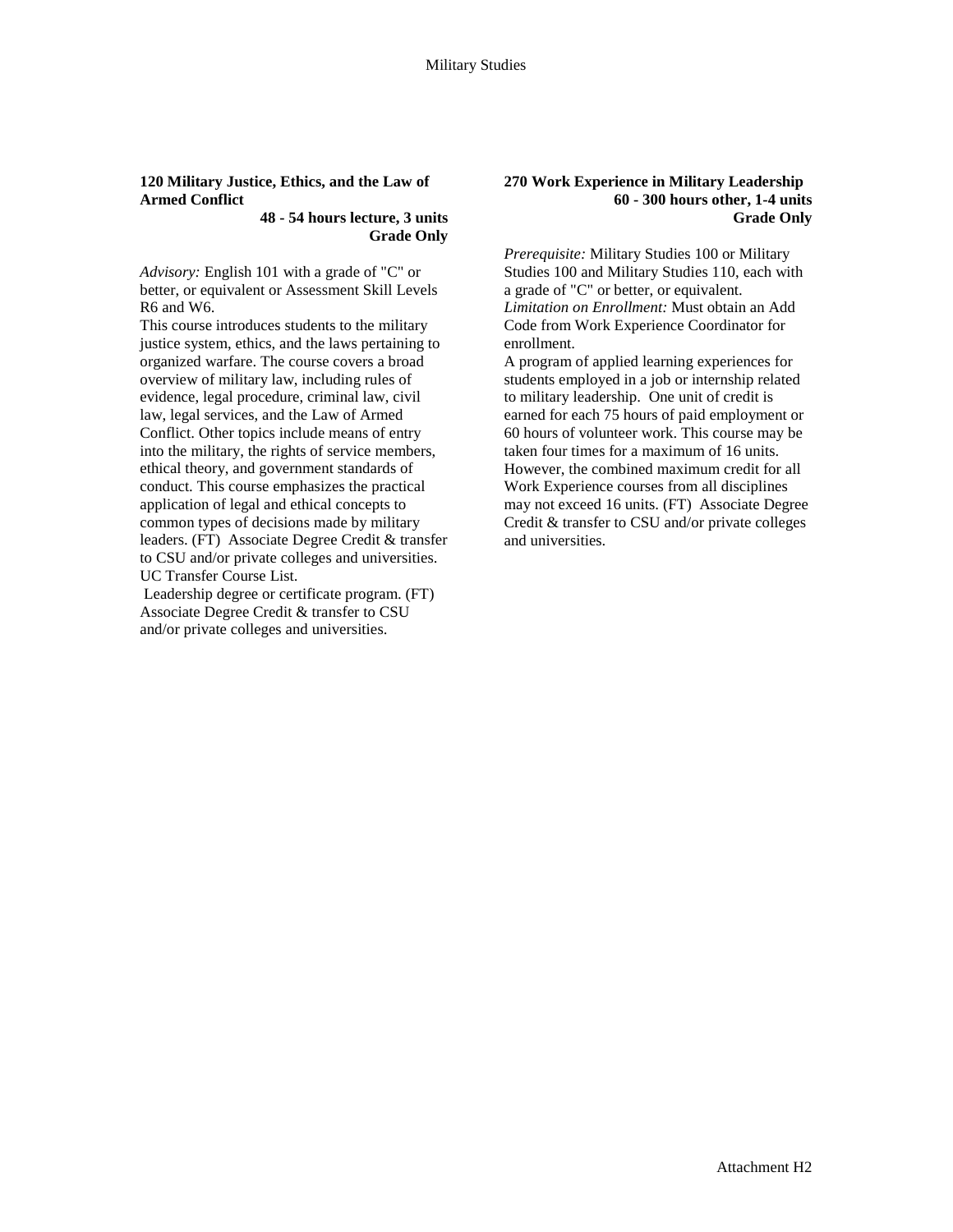Adoption of a program revision at Miramar College.

Proposed program revisions at Miramar College:

# **Certificate of Achievement Aviation General Studies**

| <b>Courses Required for the Major:</b><br><b>Units</b> | AVIM 1            |
|--------------------------------------------------------|-------------------|
| <b>AVIM 100 General Aviation Technology Theory 12</b>  | Inspec            |
| and AVIM 100S General Aviation Maintenance             | AVIM 1            |
|                                                        | Riggir            |
| or AVIM 101G General Aviation Technology               | <b>AVIM</b> 1     |
|                                                        | AVIM 1            |
| and AVIM 101H General Aviation Technology              | Labora            |
|                                                        |                   |
| and AVIM 102G General Aviation Maintenance             | Powerpl           |
|                                                        | AVIM 1            |
| and AVIM 102H General Aviation Maintenance             | AVIM 1            |
|                                                        | <b>AVIM</b> 1     |
|                                                        | AVIM 1            |
| Select 2 or more units from the following:             | Systen            |
| <b>General Curriculum:</b><br><b>Units</b>             | <b>AVUMits</b>    |
| AVIM 109D Aircraft Fire Protection and Digital         | AVIM 1            |
|                                                        | Labora            |
| AVIM 120 Basic D.C. Electronics Theory3                | AVIM 1            |
| AVIM 121A Applied Basic D.C. Electronics  1.5          | AVIM 1            |
|                                                        | AVIM 1            |
| <b>Airframe Curriculum:</b><br><b>Units</b>            | AVIM 1            |
| AVIM 103A Aircraft Wood, Fabric, Finishing and         | Engine            |
|                                                        | AVIM <sub>2</sub> |
| AVIM 104A Applied Aircraft Wood, Fabric, Finishing     | Lectur            |
|                                                        | AVIM <sub>2</sub> |
| AVIM 103B Aircraft Welding and Sheetmetal              | Labora            |
|                                                        | AVIM 2            |
| AVIM 104B Applied Aircraft Welding and Sheetmetal      | AVIM <sub>2</sub> |
|                                                        | AVIM <sub>2</sub> |
| AVIM 103C Aircraft Hydraulic Systems3                  | AVIM <sub>2</sub> |
| AVIM 104C Applied Aircraft Hydraulic Systems  1        | Exhau             |
| AVIM 103D Aircraft Landing Gear Systems3               |                   |
| <b>AVIM 104D Applied Aircraft Landing Gear</b>         |                   |
|                                                        |                   |

| <b>AVIM 105A Aircraft Cabin Atmosphere</b>     |
|------------------------------------------------|
|                                                |
| AVIM 106A Aircraft Cabin Atmosphere            |
|                                                |
| AVIM 105B Aircraft Assembly, Rigging and       |
|                                                |
| AVIM 106B Applied Aircraft Assembly,           |
|                                                |
| AVIM 109A Airframe Electrical Systems3         |
| <b>AVIM 110A Airframe Electrical Systems</b>   |
|                                                |
|                                                |
| <b>Powerplant Curriculum:</b><br><b>Units</b>  |
| AVIM 107B Turbine Engines 3                    |
| AVIM 108B Turbine Engines Laboratory1          |
| AVIM 109B Powerplant Ignition Systems2         |
| <b>AVIM 110B Applied Powerplant Ignition</b>   |
|                                                |
| AVIMto 9C Powerplant Electrical Systems 3      |
| <b>AVIM 110C Powerplant Electrical Systems</b> |
|                                                |
| AVIM 111C Reciprocating Engines I 3            |
| AVIM 112C Applied Reciprocating Engines I2     |
| AVIM 111D Reciprocating Engines II3            |
| <b>AVIM 112D Applied Reciprocating</b>         |
|                                                |
| <b>AVIM 241 Aircraft Propeller Systems</b>     |
|                                                |
| <b>AVIM 242 Aircraft Propeller Systems</b>     |
|                                                |
| AVIM 249 Induction and Fuel Metering 3         |
| AVIM 250 Applied Induction and Fuel Metering 1 |

AVIM 253 Lubrication, Cooling, and Exhaust..... 3 AVIM 254 Applied Lubrication, Cooling, and

Exhaust ............................................................. 1 **Total Units=18**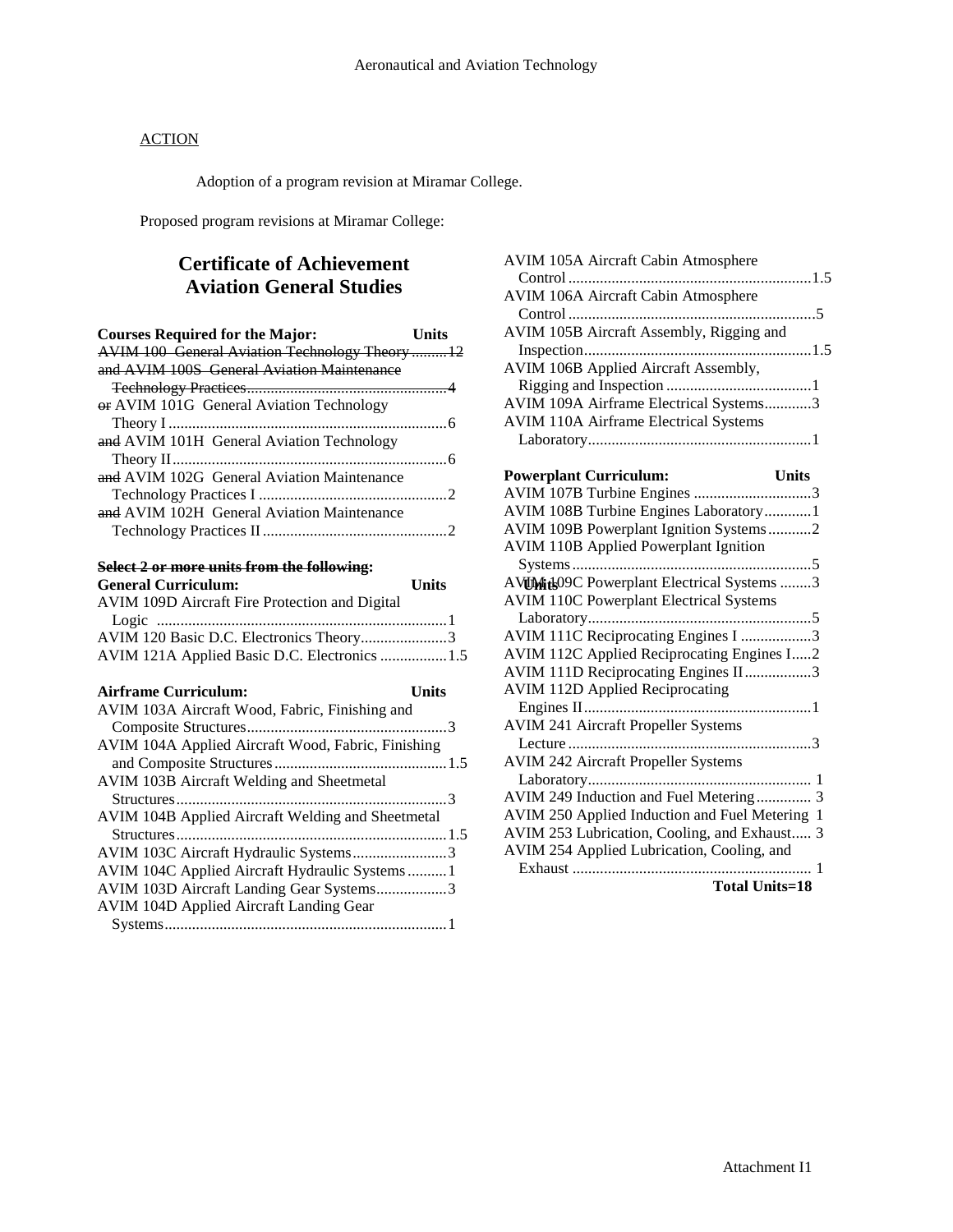### **Associate in Arts Degree Aviation General Studies**

| Select one of the following two options to satisfy    |       |
|-------------------------------------------------------|-------|
| degree major requirements                             |       |
| <b>Courses Required for the Major:</b>                | Units |
| <b>AVIM 100 General Aviation Technology Theory 12</b> |       |
| and AVIM 100S General Aviation Maintenance            |       |
|                                                       |       |
| or-AVIM 101G General Aviation Technology              |       |
|                                                       |       |
| and AVIM 101H General Aviation Technology             |       |
|                                                       |       |
| and AVIM 102G General Aviation Maintenance            |       |
|                                                       |       |
| and AVIM 102H General Aviation Maintenance            |       |
|                                                       |       |
|                                                       |       |
|                                                       |       |

### **Select 2 or more units from the following:**

| <b>General Curriculum:</b>                     | <b>Units</b> |
|------------------------------------------------|--------------|
| AVIM 109D Aircraft Fire Protection and Digital |              |
|                                                |              |
| AVIM 120 Basic D.C. Electronics Theory3        |              |
| AVIM 121A Applied Basic D.C. Electronics 1.5   |              |

### **Airframe Curriculum: Units**

| AVIM 103A Aircraft Wood, Fabric, Finishing and     |  |
|----------------------------------------------------|--|
|                                                    |  |
| AVIM 104A Applied Aircraft Wood, Fabric, Finishing |  |
|                                                    |  |
| AVIM 103B Aircraft Welding and Sheetmetal          |  |
|                                                    |  |
|                                                    |  |
| AVIM 104B Applied Aircraft Welding and Sheetmetal  |  |
|                                                    |  |
| AVIM 104C Applied Aircraft Hydraulic Systems1      |  |
| AVIM 103D Aircraft Landing Gear Systems3           |  |
| AVIM 104D Applied Aircraft Landing Gear            |  |
|                                                    |  |
| AVIM 105A Aircraft Cabin Atmosphere                |  |
|                                                    |  |
|                                                    |  |

| AVIM 106A Aircraft Cabin Atmosphere          |       |
|----------------------------------------------|-------|
|                                              |       |
| AVIM 105B Aircraft Assembly, Rigging and     |       |
|                                              |       |
| AVIM 106B Applied Aircraft Assembly,         |       |
|                                              |       |
| AVIM 109A Airframe Electrical Systems3       |       |
| <b>AVIM 110A Airframe Electrical Systems</b> |       |
|                                              |       |
|                                              |       |
| <b>Powerplant Curriculum:</b>                | Units |
| _ _ _ _ _ _ _ _                              |       |

| Powerpiant Curriculum:                         | – UNIUS |
|------------------------------------------------|---------|
| AVIM 107B Turbine Engines 3                    |         |
| AVIM 108B Turbine Engines Laboratory1          |         |
| AVIM 109B Powerplant Ignition Systems2         |         |
| <b>AVIM 110B Applied Powerplant Ignition</b>   |         |
|                                                |         |
| AVIM 109C Powerplant Electrical Systems 3      |         |
| <b>AVIM 110C Powerplant Electrical Systems</b> |         |
|                                                |         |
| AVIM 111C Reciprocating Engines I 3            |         |
| AVIM 112C Applied Reciprocating Engines I2     |         |
| AVIM 111D Reciprocating Engines II3            |         |
| <b>AVIM 112D Applied Reciprocating Engines</b> |         |
|                                                |         |
| AVIM 241 Aircraft Propeller Systems Lecture3   |         |
| <b>AVIM 242 Aircraft Propeller Systems</b>     |         |
|                                                |         |
| AVIM 249 Induction and Fuel Metering3          |         |
| AVIM 250 Applied Induction and Fuel            |         |
|                                                |         |
| AVIM 253 Lubrication, Cooling, and Exhaust3    |         |
| AVIM 254 Applied Lubrication, Cooling, and     |         |
|                                                |         |
| <b>Total Units=18</b>                          |         |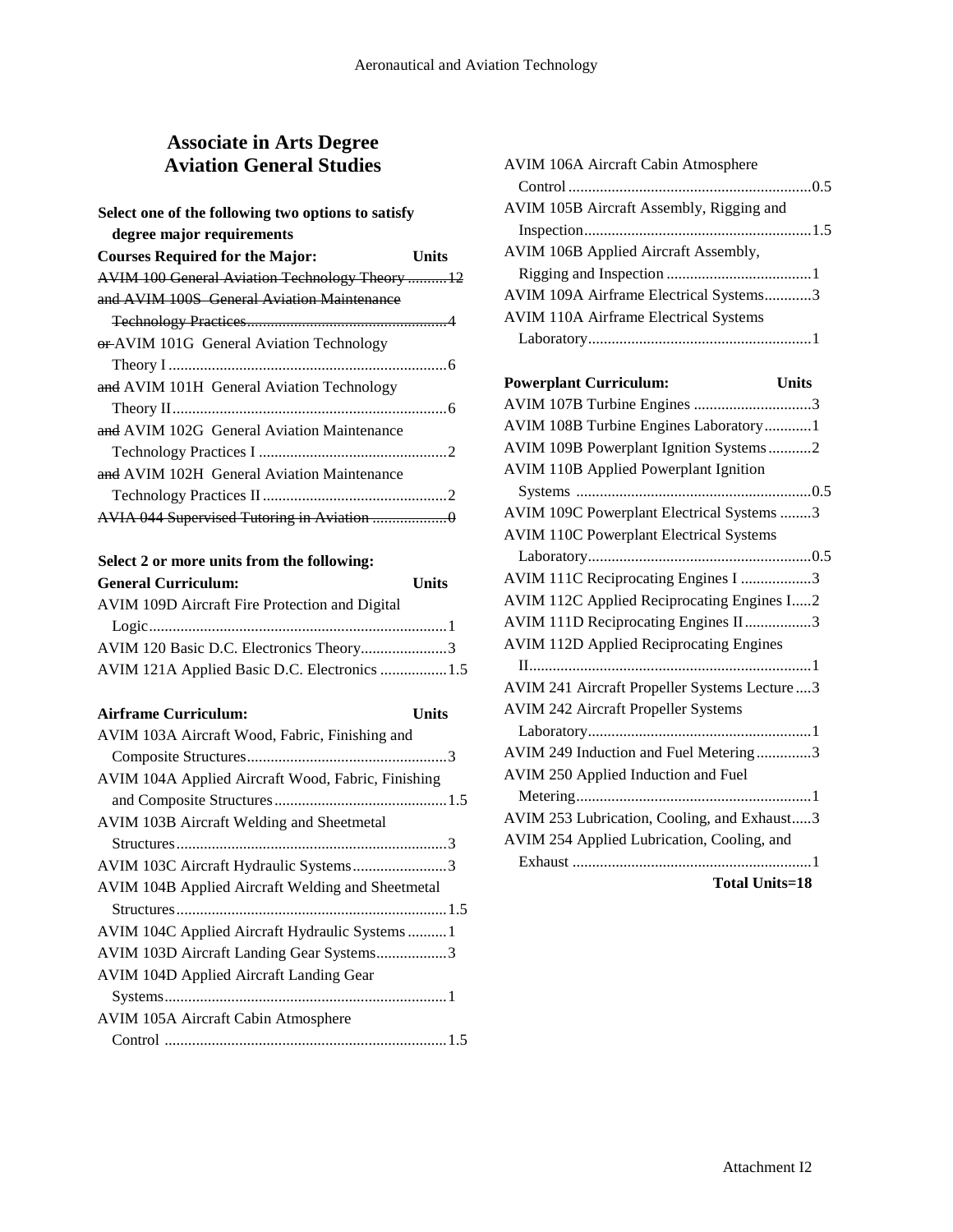### **Certificate of Achievement Aviation Maintenance Technology-Airframe**

| <b>Courses Required for the Major:</b><br><b>General Curriculum:</b><br><b>AVIM 100 General Aviation Technology</b> | <b>Units</b> |
|---------------------------------------------------------------------------------------------------------------------|--------------|
|                                                                                                                     |              |
| and AVIM 100S General Aviation Maintenance                                                                          |              |
|                                                                                                                     |              |
| or AVIM 101G General Aviation Technology                                                                            |              |
|                                                                                                                     |              |
| and AVIM 101H General Aviation Technology                                                                           |              |
|                                                                                                                     |              |
| and AVIM 102G General Aviation Maintenance                                                                          |              |
|                                                                                                                     |              |
| and AVIM 102H General Aviation Maintenance                                                                          |              |
|                                                                                                                     |              |
| AVIM 109D Aircraft Fire Protection and Digital                                                                      |              |
|                                                                                                                     |              |
| AVIM 120 Basic D.C. Electronics Theory3                                                                             |              |
| AVIM 121A Applied Basic D.C. Electronics  1.5                                                                       |              |
|                                                                                                                     |              |
| <b>Airframe Curriculum:</b>                                                                                         | Units        |
| AVIM 103A Aircraft Wood, Fabric, Finishing                                                                          |              |
|                                                                                                                     |              |
| AVIM 104A Applied Aircraft Wood, Fabric,                                                                            |              |
| Finishing and Composite Structures  1.5                                                                             |              |
| AVIM 103B Aircraft Welding and Sheetmetal                                                                           |              |
|                                                                                                                     |              |
| AVIM 104B Applied Aircraft Welding and                                                                              |              |
|                                                                                                                     |              |
| AVIM 103C Aircraft Hydraulic Systems3                                                                               |              |
| AVIM 104C Applied Aircraft Hydraulic                                                                                |              |
|                                                                                                                     |              |
| AVIM 103D Aircraft Landing Gear Systems3                                                                            |              |
| AVIM 104D Applied Aircraft Landing Gear                                                                             |              |
|                                                                                                                     |              |
| AVIM 105A Aircraft Cabin Atmosphere                                                                                 |              |
|                                                                                                                     |              |
| <b>AVIM 106A Aircraft Cabin Atmosphere</b>                                                                          |              |
|                                                                                                                     |              |
| AVIM 105B Aircraft Assembly, Rigging and                                                                            |              |
|                                                                                                                     |              |
| AVIM 106B Applied Aircraft Assembly,                                                                                |              |
|                                                                                                                     |              |
| AVIM 109A Airframe Electrical Systems 3                                                                             |              |
| <b>AVIM 110A Airframe Electrical Systems</b>                                                                        |              |
|                                                                                                                     |              |
| Total Units $= 47$                                                                                                  |              |

### **Associate in Science Degree Aviation Maintenance Technology-Airframe**

| <b>General Curriculum:</b><br><b>Units</b><br><b>AVIM 100 General Aviation Technology</b><br>and AVIM 100S General Aviation Maintenance<br>or-AVIM 101G General Aviation Technology<br>and-AVIM 101H General Aviation Technology<br>and AVIM 102G General Aviation Maintenance<br>and-AVIM 102H General Aviation Maintenance<br>AVIM 109D Aircraft Fire Protection and Digital<br>AVIM 120 Basic D.C. Electronics Theory3<br>AVIM 121A Applied Basic D.C. Electronics1.5 |
|--------------------------------------------------------------------------------------------------------------------------------------------------------------------------------------------------------------------------------------------------------------------------------------------------------------------------------------------------------------------------------------------------------------------------------------------------------------------------|
|                                                                                                                                                                                                                                                                                                                                                                                                                                                                          |
|                                                                                                                                                                                                                                                                                                                                                                                                                                                                          |
|                                                                                                                                                                                                                                                                                                                                                                                                                                                                          |
|                                                                                                                                                                                                                                                                                                                                                                                                                                                                          |
|                                                                                                                                                                                                                                                                                                                                                                                                                                                                          |
|                                                                                                                                                                                                                                                                                                                                                                                                                                                                          |
|                                                                                                                                                                                                                                                                                                                                                                                                                                                                          |
|                                                                                                                                                                                                                                                                                                                                                                                                                                                                          |
|                                                                                                                                                                                                                                                                                                                                                                                                                                                                          |
|                                                                                                                                                                                                                                                                                                                                                                                                                                                                          |
|                                                                                                                                                                                                                                                                                                                                                                                                                                                                          |
|                                                                                                                                                                                                                                                                                                                                                                                                                                                                          |
|                                                                                                                                                                                                                                                                                                                                                                                                                                                                          |
|                                                                                                                                                                                                                                                                                                                                                                                                                                                                          |
|                                                                                                                                                                                                                                                                                                                                                                                                                                                                          |
|                                                                                                                                                                                                                                                                                                                                                                                                                                                                          |
| <b>Airframe Curriculum:</b><br>Units                                                                                                                                                                                                                                                                                                                                                                                                                                     |
| AVIM 103A Aircraft Wood, Fabric, Finishing                                                                                                                                                                                                                                                                                                                                                                                                                               |
| and Composite Structures 3                                                                                                                                                                                                                                                                                                                                                                                                                                               |
| AVIM 104A Applied Aircraft Wood, Fabric,                                                                                                                                                                                                                                                                                                                                                                                                                                 |
| Finishing and Composite Structures 1.5                                                                                                                                                                                                                                                                                                                                                                                                                                   |
| AVIM 103B Aircraft Welding and Sheetmetal                                                                                                                                                                                                                                                                                                                                                                                                                                |
|                                                                                                                                                                                                                                                                                                                                                                                                                                                                          |
| AVIM 104B Applied Aircraft Welding and                                                                                                                                                                                                                                                                                                                                                                                                                                   |
|                                                                                                                                                                                                                                                                                                                                                                                                                                                                          |
| AVIM 103C Aircraft Hydraulic Systems3                                                                                                                                                                                                                                                                                                                                                                                                                                    |
| <b>AVIM 104C Applied Aircraft Hydraulic</b>                                                                                                                                                                                                                                                                                                                                                                                                                              |
|                                                                                                                                                                                                                                                                                                                                                                                                                                                                          |
| AVIM 103D Aircraft Landing Gear Systems3                                                                                                                                                                                                                                                                                                                                                                                                                                 |
| <b>AVIM 104D Applied Aircraft Landing Gear</b>                                                                                                                                                                                                                                                                                                                                                                                                                           |
| <b>AVIM 105A Aircraft Cabin Atmosphere</b>                                                                                                                                                                                                                                                                                                                                                                                                                               |
|                                                                                                                                                                                                                                                                                                                                                                                                                                                                          |
| <b>AVIM 106A Aircraft Cabin Atmosphere</b>                                                                                                                                                                                                                                                                                                                                                                                                                               |
|                                                                                                                                                                                                                                                                                                                                                                                                                                                                          |
| AVIM 105B Aircraft Assembly, Rigging and                                                                                                                                                                                                                                                                                                                                                                                                                                 |
|                                                                                                                                                                                                                                                                                                                                                                                                                                                                          |
| AVIM 106B Applied Aircraft Assembly,                                                                                                                                                                                                                                                                                                                                                                                                                                     |
|                                                                                                                                                                                                                                                                                                                                                                                                                                                                          |

Laboratory.........................................................1 **Total Units = 47**

AVIM 109A Airframe Electrical Systems............3

AVIM 110A Airframe Electrical Systems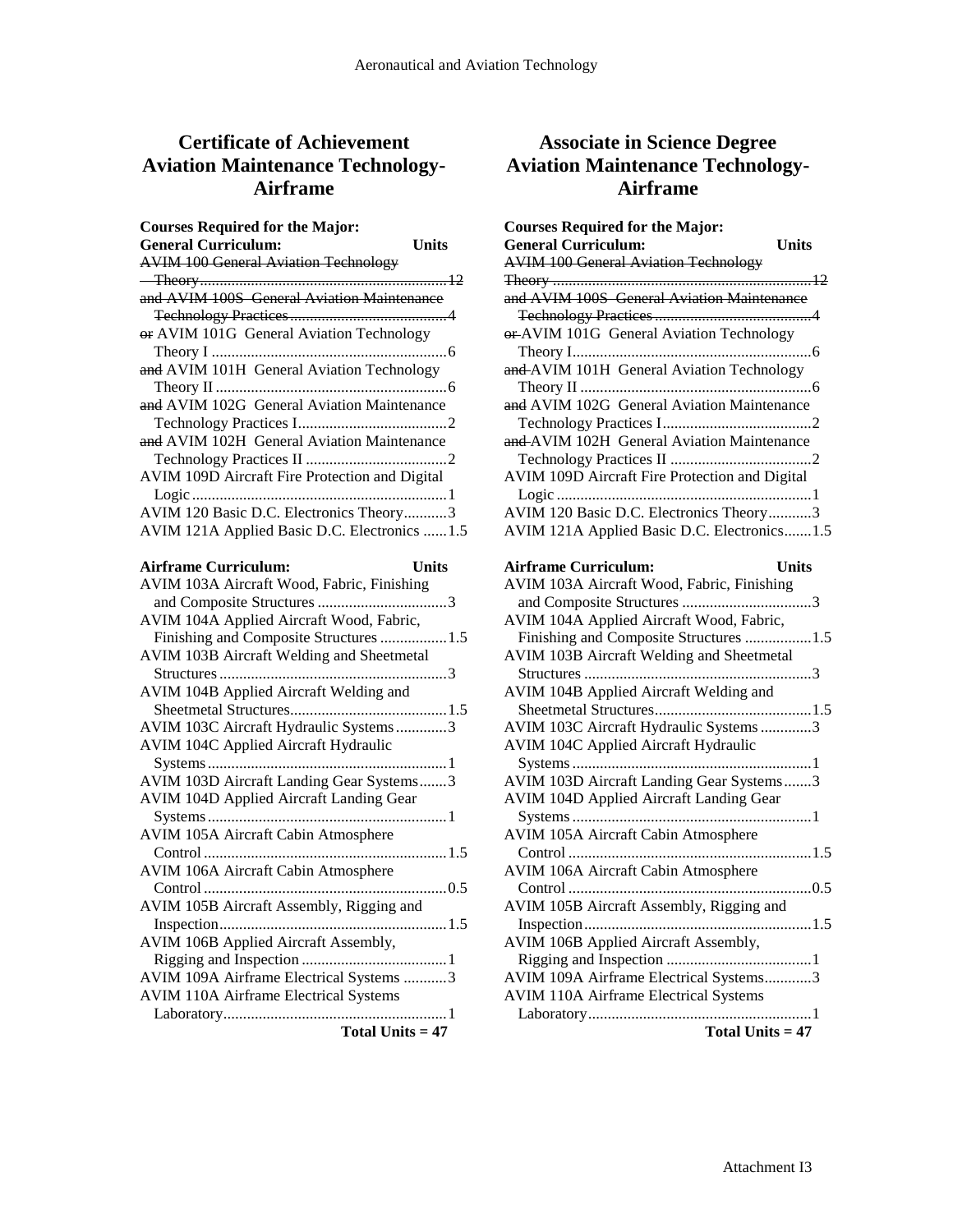## **Certificate of Achievement Aviation Maintenance Technology-Powerplant**

| <b>Courses Required for the Major:</b><br><b>General Curriculum:</b><br><b>AVIM 100 General Aviation Technology</b> | <b>Units</b> |
|---------------------------------------------------------------------------------------------------------------------|--------------|
| and AVIM 100S General Aviation Maintenance                                                                          |              |
|                                                                                                                     |              |
|                                                                                                                     |              |
| or AVIM 101G General Aviation Technology                                                                            |              |
|                                                                                                                     |              |
| and-AVIM 101H General Aviation Technology                                                                           |              |
|                                                                                                                     |              |
| and AVIM 102G General Aviation Maintenance                                                                          |              |
|                                                                                                                     |              |
| and-AVIM 102H General Aviation Maintenance                                                                          |              |
|                                                                                                                     |              |
| AVIM 109D Aircraft Fire Protection and Digital                                                                      |              |
|                                                                                                                     |              |
| AVIM 120 Basic D.C. Electronics Theory3                                                                             |              |
| AVIM 121A Applied Basic D.C. Electronics  1.5                                                                       |              |
|                                                                                                                     |              |
| <b>Powerplant Curriculum:</b>                                                                                       | <b>Units</b> |
|                                                                                                                     |              |
| AVIM 108B Turbine Engines Laboratory1                                                                               |              |
| AVIM 109B Powerplant Ignition Systems2                                                                              |              |
| <b>AVIM 110B Applied Powerplant Ignition</b>                                                                        |              |
|                                                                                                                     |              |
| AVIM 109C Powerplant Electrical Systems 3                                                                           |              |
| <b>AVIM 110C Powerplant Electrical Systems</b>                                                                      |              |
|                                                                                                                     |              |
| AVIM 111C Reciprocating Engines I 3                                                                                 |              |
| AVIM 112C Applied Reciprocating Engines I  2                                                                        |              |
| AVIM 111D Reciprocating Engines II3                                                                                 |              |
| <b>AVIM 112D Applied Reciprocating</b>                                                                              |              |
|                                                                                                                     |              |
| AVIM 241 Aircraft Propeller Systems Lecture3                                                                        |              |
| <b>AVIM 242 Aircraft Propeller Systems</b>                                                                          |              |
|                                                                                                                     |              |
| AVIM 249 Induction and Fuel Metering3                                                                               |              |
| AVIM 250 Applied Induction and Fuel                                                                                 |              |
|                                                                                                                     |              |
| AVIM 253 Lubrication, Cooling, and Exhaust  3                                                                       |              |
| AVIM 254 Applied Lubrication, Cooling, and                                                                          |              |
|                                                                                                                     |              |
| Total Units = $52.5$                                                                                                |              |
|                                                                                                                     |              |

## **Associate in Science Degree Aviation Maintenance Technology-Powerplant**

| <b>Courses Required for the Major:</b>                       |              |
|--------------------------------------------------------------|--------------|
| <b>General Curriculum:</b>                                   | <b>Units</b> |
| <b>AVIM 100 General Aviation Technology</b>                  |              |
|                                                              |              |
| and AVIM 100S General Aviation Maintenance                   |              |
|                                                              |              |
| or AVIM 101G General Aviation Technology                     |              |
|                                                              |              |
| and-AVIM 101H General Aviation Technology                    |              |
|                                                              |              |
| and AVIM 102G General Aviation Maintenance                   |              |
|                                                              |              |
| and-AVIM 102H General Aviation Maintenance                   |              |
|                                                              |              |
| AVIM 109D Aircraft Fire Protection and Digital               |              |
|                                                              |              |
| AVIM 120 Basic D.C. Electronics Theory3                      |              |
| AVIM 121A Applied Basic D.C. Electronics1.5                  |              |
|                                                              |              |
| <b>Powerplant Curriculum:</b><br>AVIM 107B Turbine Engines 3 | <b>Units</b> |
| AVIM 108B Turbine Engines Laboratory1                        |              |
| AVIM 109B Powerplant Ignition Systems2                       |              |
| <b>AVIM 110B Applied Powerplant Ignition</b>                 |              |
|                                                              |              |
| AVIM 109C Powerplant Electrical Systems 3                    |              |
| <b>AVIM 110C Powerplant Electrical Systems</b>               |              |
|                                                              |              |
| AVIM 111C Reciprocating Engines I 3                          |              |
| AVIM 112C Applied Reciprocating Engines I2                   |              |
| AVIM 111D Reciprocating Engines II3                          |              |
| <b>AVIM 112D Applied Reciprocating</b>                       |              |
|                                                              |              |
| AVIM 241 Aircraft Propeller Systems Lecture3                 |              |
| <b>AVIM 242 Aircraft Propeller Systems</b>                   |              |
|                                                              |              |
| AVIM 249 Induction and Fuel Metering3                        |              |
| AVIM 250 Applied Induction and Fuel                          |              |
|                                                              |              |
| AVIM 253 Lubrication, Cooling, and Exhaust3                  |              |
| AVIM 254 Applied Lubrication, Cooling, and                   |              |

Exhaust..............................................................1

**Total Units= 52.5**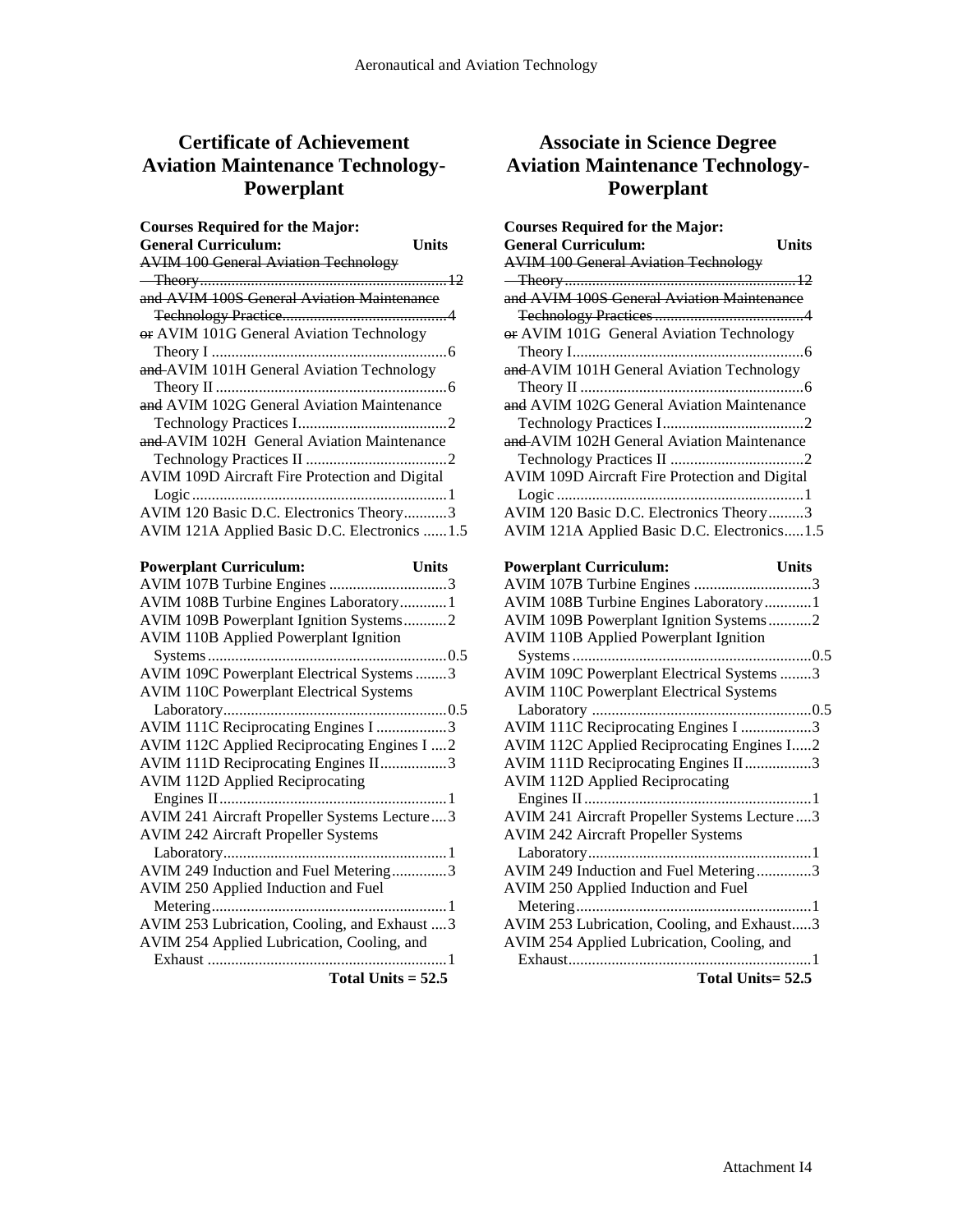# **Certificate of Achievement Aviation Maintenance Technology-Airframe & Powerplant**

**Courses Required for the Major:**

| <b>General Curriculum:</b>                     | Units        |
|------------------------------------------------|--------------|
| <b>AVIM 100 General Aviation Technology</b>    |              |
|                                                |              |
| and AVIM 100S General Aviation Maintenance     |              |
|                                                |              |
| or AVIM 101G General Aviation Technology       |              |
|                                                |              |
| and AVIM 101H General Aviation Technology      |              |
|                                                |              |
| and AVIM 102G General Aviation Maintenance     |              |
|                                                |              |
| and AVIM 102H General Aviation Maintenance     |              |
|                                                |              |
| AVIM 109D Aircraft Fire Protection and Digital |              |
|                                                |              |
| AVIM 120 Basic D.C. Electronics Theory3        |              |
| AVIM 121A Applied Basic D.C. Electronics  1.5  |              |
| Airframe Curriculum:                           | <b>Units</b> |
| AVIM 103A Aircraft Wood, Fabric, Finishing     |              |
|                                                |              |
| AVIM 104A Applied Aircraft Wood, Fabric,       |              |
| Finishing and Composite Structures  1.5        |              |
| AVIM 103B Aircraft Welding and Sheetmetal      |              |
|                                                |              |
| AVIM 104B Applied Aircraft Welding and         |              |
|                                                |              |
|                                                |              |

| AVIM 104C Applied Aircraft Hydraulic     |  |
|------------------------------------------|--|
|                                          |  |
| AVIM 103D Aircraft Landing Gear Systems3 |  |

AVIM 103C Aircraft Hydraulic Systems.............3

| AVIM 104D Applied Aircraft Landing Gear                                                     |       |
|---------------------------------------------------------------------------------------------|-------|
| <b>AVIM 105A Aircraft Cabin Atmosphere</b>                                                  |       |
|                                                                                             |       |
| <b>AVIM 106A Aircraft Cabin Atmosphere</b>                                                  |       |
|                                                                                             |       |
| AVIM 105B Aircraft Assembly, Rigging and                                                    |       |
|                                                                                             |       |
| AVIM 106B Applied Aircraft Assembly,                                                        |       |
| AVIM 109A Airframe Electrical Systems3                                                      |       |
| <b>AVIM 110A Airframe Electrical Systems</b>                                                |       |
|                                                                                             |       |
|                                                                                             |       |
| <b>Powerplant Curriculum:</b>                                                               | Units |
| AVIM 107B Turbine Engines 3                                                                 |       |
| AVIM 108B Turbine Engines Laboratory1                                                       |       |
| AVIM 109B Powerplant Ignition Systems2                                                      |       |
| <b>AVIM 110B Applied Powerplant Ignition</b>                                                |       |
|                                                                                             |       |
| AVIM 109C Powerplant Electrical Systems 3<br><b>AVIM 110C Powerplant Electrical Systems</b> |       |
|                                                                                             |       |
| AVIM 111C Reciprocating Engines I 3                                                         |       |
| AVIM 112C Applied Reciprocating Engines I2                                                  |       |
| AVIM 111D Reciprocating Engines II3                                                         |       |
| <b>AVIM 112D Applied Reciprocating Engines</b>                                              |       |
|                                                                                             |       |
| AVIM 241 Aircraft Propeller Systems Lecture 3                                               |       |
| <b>AVIM 242 Aircraft Propeller Systems</b>                                                  |       |
|                                                                                             |       |
| AVIM 249 Induction and Fuel Metering3                                                       |       |
| AVIM 250 Applied Induction and Fuel                                                         |       |
|                                                                                             |       |
| AVIM 253 Lubrication, Cooling, and Exhaust3                                                 |       |
| AVIM 254 Applied Lubrication, Cooling, and                                                  |       |
| <b>Total Units=78</b>                                                                       |       |
|                                                                                             |       |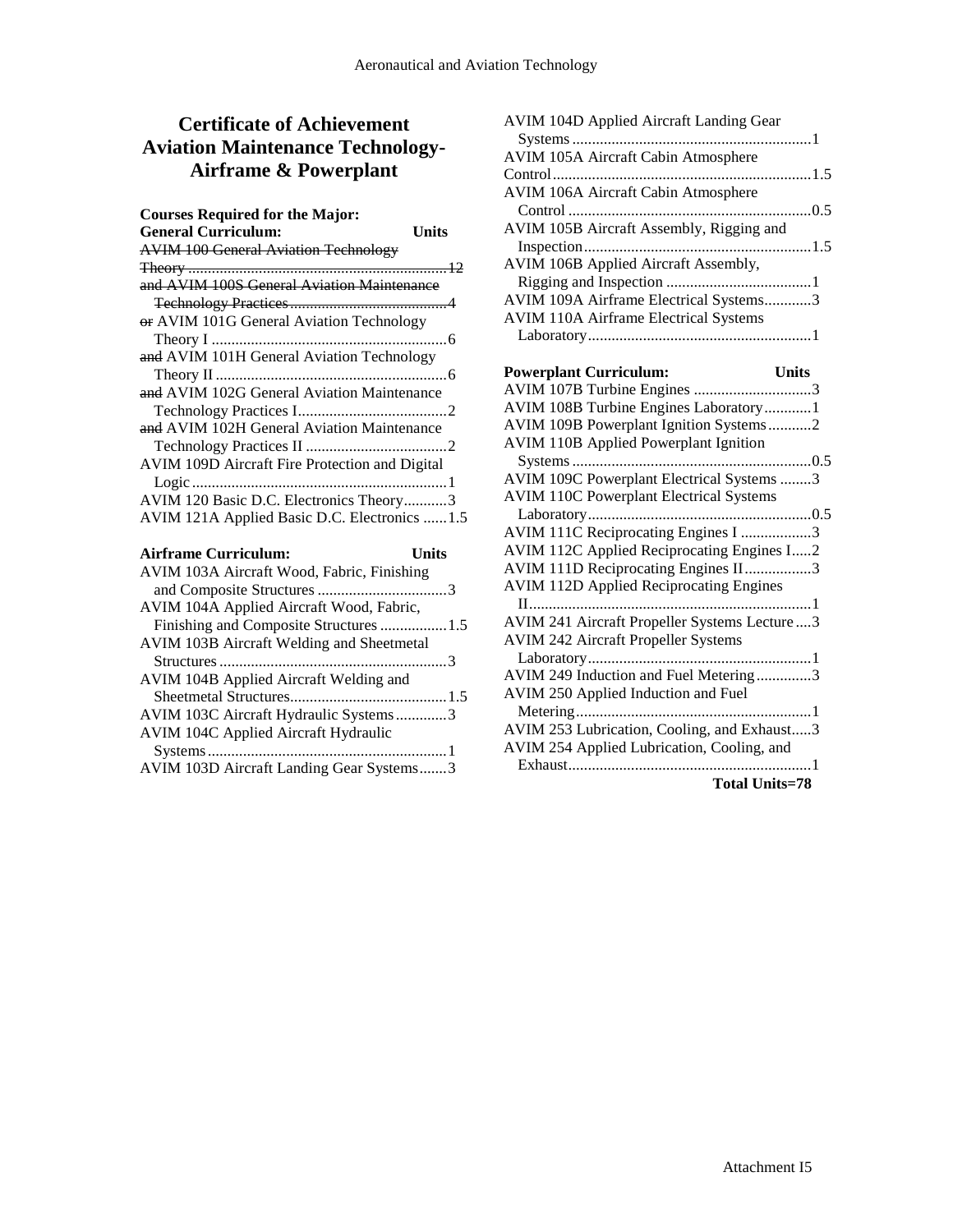### **Associate in Science Degree Aviation Maintenance Technology-Airframe & Powerplant**

| <b>Program Prerequisites Units</b>             |
|------------------------------------------------|
| <b>Courses Required for the Major</b>          |
| <b>General Curriculum:</b><br><b>Units</b>     |
| <b>AVIM 100 General Aviation Technology</b>    |
|                                                |
| and AVIM 100S General Aviation Maintenance     |
|                                                |
| or AVIM 101G General Aviation Technology       |
|                                                |
| and AVIM 101H General Aviation Technology      |
|                                                |
| and AVIM 102G General Aviation Maintenance     |
|                                                |
| and-AVIM 102H General Aviation Maintenance     |
|                                                |
| AVIM 109D Aircraft Fire Protection and Digital |
|                                                |
| AVIM 120 Basic D.C. Electronics Theory3        |
| AVIM 121A Applied Basic D.C. Electronics  1.5  |
| <b>Airframe Curriculum: Units</b>              |
| AVIM 103A Aircraft Wood, Fabric, Finishing     |
|                                                |
| AVIM 104A Applied Aircraft Wood, Fabric,       |
| Finishing and Composite Structures  1.5        |
| AVIM 103B Aircraft Welding and Sheetmetal      |
|                                                |
| AVIM 104B Applied Aircraft Welding and         |
|                                                |
| AVIM 103C Aircraft Hydraulic Systems3          |
| <b>AVIM 104C Applied Aircraft Hydraulic</b>    |
|                                                |
| AVIM 103D Aircraft Landing Gear Systems3       |

| AVIM 104D Applied Aircraft Landing Gear                                               |
|---------------------------------------------------------------------------------------|
|                                                                                       |
| <b>AVIM 105A Aircraft Cabin Atmosphere</b>                                            |
|                                                                                       |
| <b>AVIM 106A Aircraft Cabin Atmosphere</b>                                            |
|                                                                                       |
| AVIM 105B Aircraft Assembly, Rigging and                                              |
|                                                                                       |
| AVIM 106B Applied Aircraft Assembly,                                                  |
|                                                                                       |
| AVIM 109A Airframe Electrical Systems3                                                |
| <b>AVIM 110A Airframe Electrical Systems</b>                                          |
|                                                                                       |
|                                                                                       |
| <b>Powerplant Curriculum:</b><br><b>Units</b>                                         |
| AVIM 107B Turbine Engines 3                                                           |
| AVIM 108B Turbine Engines Laboratory1                                                 |
|                                                                                       |
| AVIM 109B Powerplant Ignition Systems2                                                |
|                                                                                       |
| <b>AVIM 110B Applied Powerplant Ignition</b>                                          |
|                                                                                       |
| AVIM 109C Powerplant Electrical Systems 3                                             |
| <b>AVIM 110C Powerplant Electrical Systems</b>                                        |
|                                                                                       |
| AVIM 111C Reciprocating Engines I 3                                                   |
| AVIM 112C Applied Reciprocating Engines I2                                            |
| AVIM 111D Reciprocating Engines II3<br><b>AVIM 112D Applied Reciprocating Engines</b> |
|                                                                                       |
| AVIM 241 Aircraft Propeller Systems Lecture3                                          |
| <b>AVIM 242 Aircraft Propeller Systems</b>                                            |
|                                                                                       |
| AVIM 249 Induction and Fuel Metering3                                                 |

Metering............................................................1 AVIM 253 Lubrication, Cooling, and Exhaust.....3 AVIM 254 Applied Lubrication, Cooling, and Exhaust..............................................................1

**Total Units=78**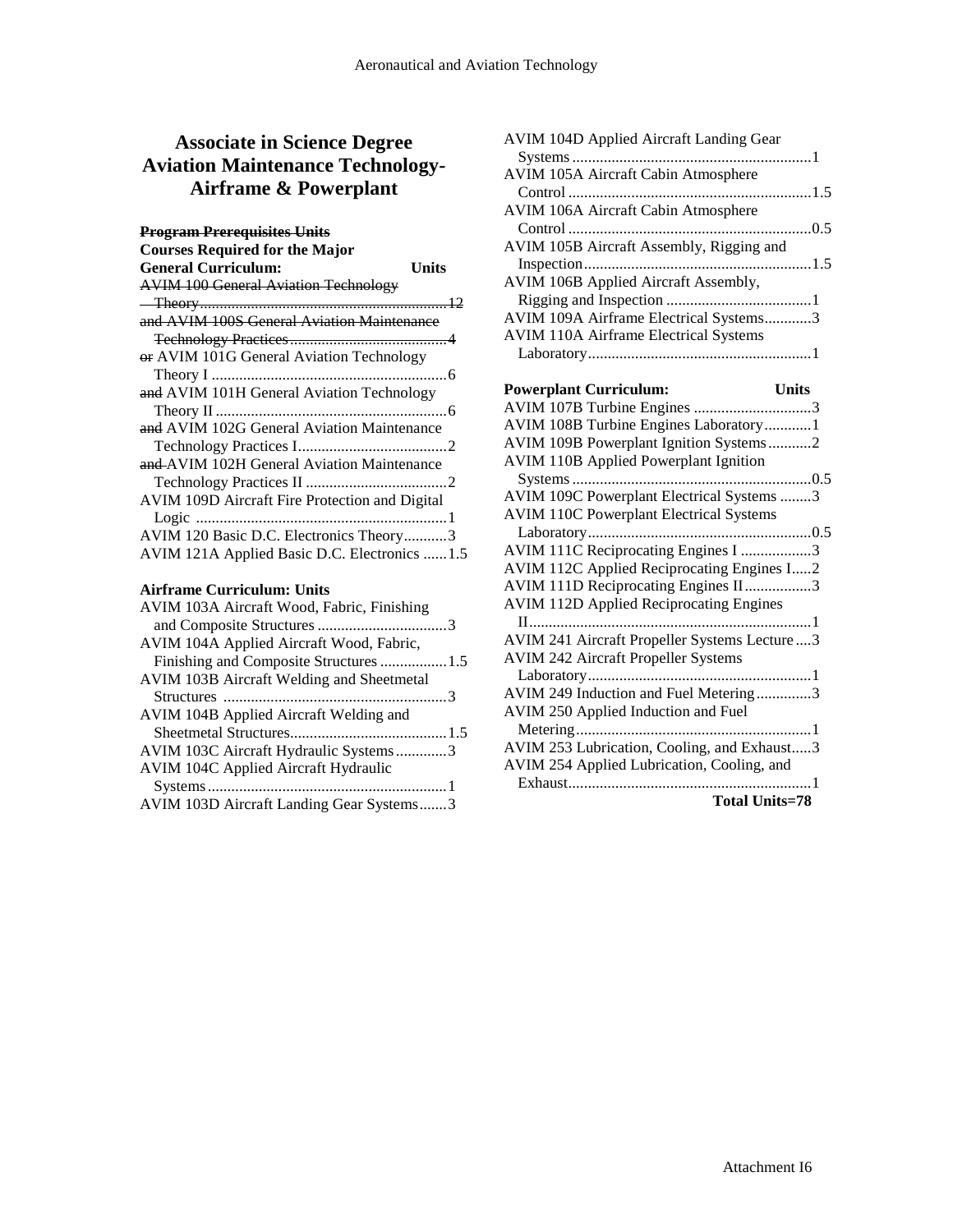### **Certificate of Performance Helicopter Operations**

| <b>Courses Required for the Major:</b><br><b>Units</b> |  |  |
|--------------------------------------------------------|--|--|
| AVIA 101 Private Pilot Ground School3                  |  |  |
| AVIA 133 Human Factors in Aviation3                    |  |  |
| AVIA 151 Helicopter Pilot Ground School3               |  |  |
| Total Units = 69                                       |  |  |

## **Certificate of Achievement Pilot Studies**

| <b>Courses Required for the Major:</b>       | Units |
|----------------------------------------------|-------|
| AVIA 101 Private Pilot Ground School3        |       |
| <b>AVIA 128 Group Dynamics for High Risk</b> |       |
|                                              |       |
| AVIA 133 Human Factors in Aviation3          |       |
| <b>AVIM 100 General Aviation Technology</b>  |       |
|                                              |       |
| <b>AVIM 101G General Aviation Technology</b> |       |
|                                              |       |
| <b>AVIM 101H General Aviation Technology</b> |       |
|                                              |       |
|                                              |       |

**Total Units =21**

### **Associate in Science Degree Pilot Studies**

| <b>Required for the Major:</b>               | Units |
|----------------------------------------------|-------|
| AVIA 101 Private Pilot Ground School 3       |       |
| <b>AVIA 128 Group Dynamics for High Risk</b> |       |
|                                              |       |
| AVIA 133 Human Factors in Aviation3          |       |
| <b>AVIM 100 General Aviation Technology</b>  |       |
|                                              |       |
|                                              |       |
| <b>AVIM 101G General Aviation Technology</b> |       |
|                                              |       |
| <b>AVIM 101H General Aviation Technology</b> |       |
|                                              |       |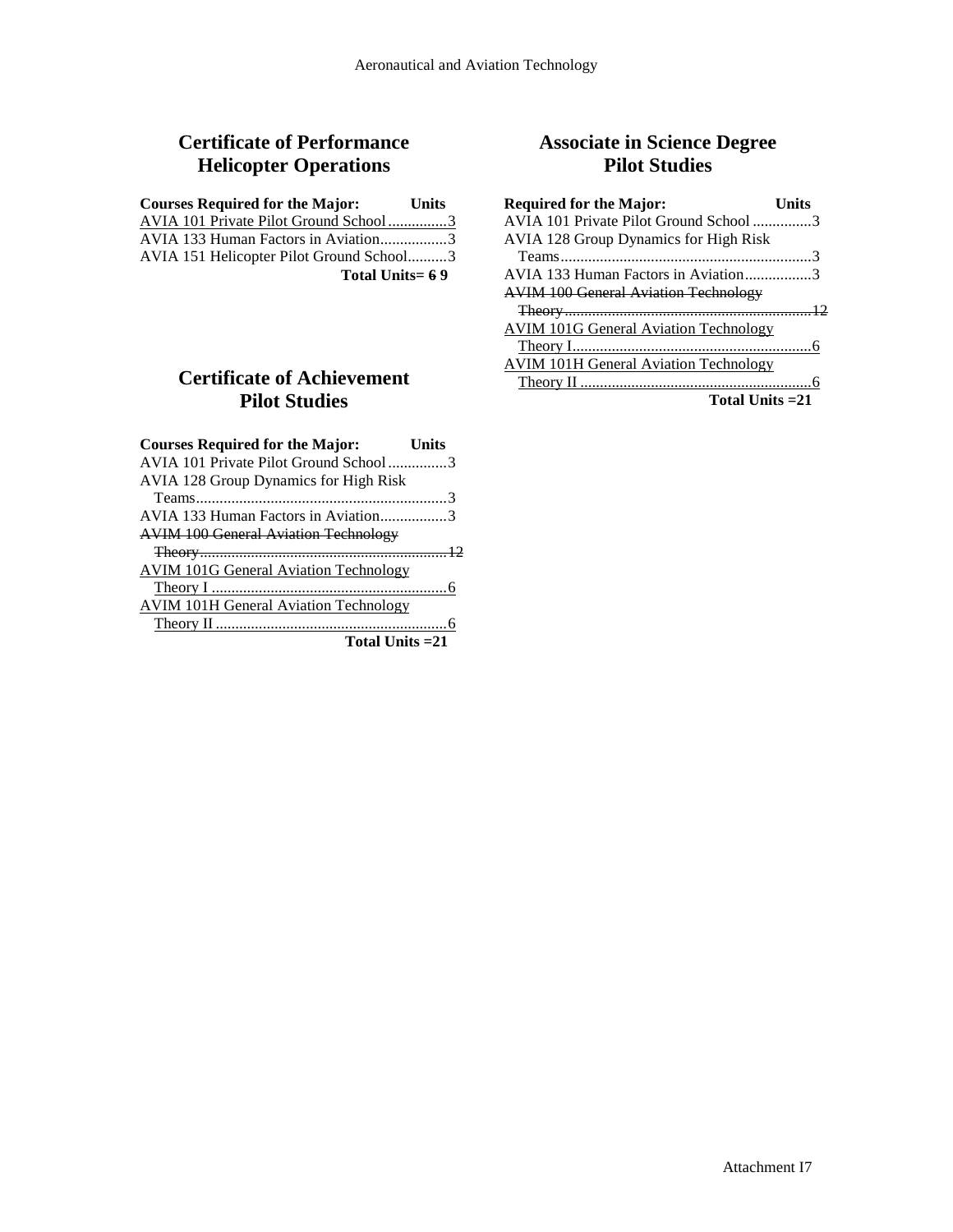Adoption of a new program at City College.

Proposed new program at City College:

# **Associate in Arts Degree Futures Studies**

| <b>Courses Required for the Major:</b>            | <b>Units</b> |
|---------------------------------------------------|--------------|
| FUTR 101 Introduction to Futures Studies 3        |              |
| FUTR 102 Creating Futures: Methods and Tools3     |              |
|                                                   |              |
| ANTH 103 Introduction to Cultural Anthropology3   |              |
|                                                   |              |
| CISC 181 Principles of Information Systems4       |              |
| SOCO 223 Globalization and Social Change3         |              |
| FUTR 250 Field Experience in Futures Studies1 - 3 |              |
| Total Units= $23 - 25$                            |              |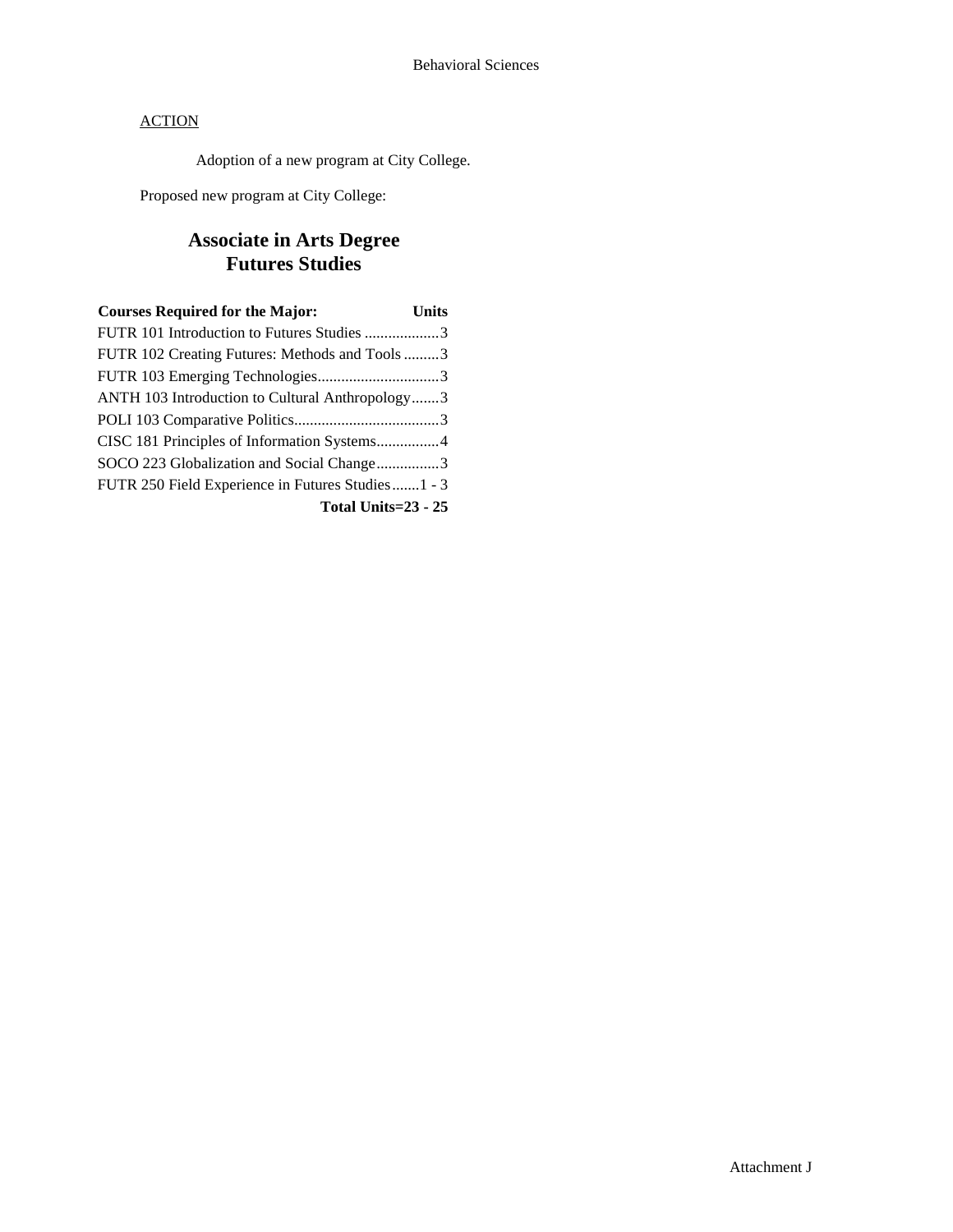Pursuant to Section 78016 of the Education Code, the following is a program review summary: Information Technology Management Program

| $\mathbf{A}$                | Labor Market Information <sup>1</sup> : | The annual average number of persons employed in the<br>Information Technology Management program area is 6,730 in<br>San Diego County in the 2008 Employment year. Approximately<br>390-1,860 new job openings are projected through 2018. |
|-----------------------------|-----------------------------------------|---------------------------------------------------------------------------------------------------------------------------------------------------------------------------------------------------------------------------------------------|
| $\mathbf{B}$                | Duplication <sup>2</sup> :              | Mesa College, Southwestern College, Mira Costa College,<br><b>Grossmont College</b>                                                                                                                                                         |
| $\mathcal{C}_{\mathcal{C}}$ | Effectiveness <sup>3</sup> :            | Program Area OR the projected enrollment 35 students for the<br>2012-2013 year in a New Program area.                                                                                                                                       |
|                             |                                         | Information was obtained from California Labor Market Info at                                                                                                                                                                               |

- www.labormarketinfo.edd.ca.gov.
- 2. Information was obtained from college catalogs and websites.
- 3. Information was obtained from department estimates.

### **ACTION**

Adoption of a new program at City College.

Proposed new program at City College:

# **Certificate of Achievement Information Technology Management**

| <b>Courses Required for the Major:</b>             | Units |
|----------------------------------------------------|-------|
|                                                    |       |
| INWT 110 Desktop Support Technician I3             |       |
|                                                    |       |
| INWT 140 Security+ Certification Training 3        |       |
| MSFT 130 Configuring Microsoft Windows Client2.5   |       |
| MSFT 132 Windows Server Network Infrastructure,    |       |
|                                                    |       |
| MSFT 137 Windows Server Active Directory,          |       |
|                                                    |       |
|                                                    |       |
| BUSE 092 Introduction to Business Communication or |       |
| BUSE 119 Business Communications 3                 |       |
| <b>Total Units=28</b>                              |       |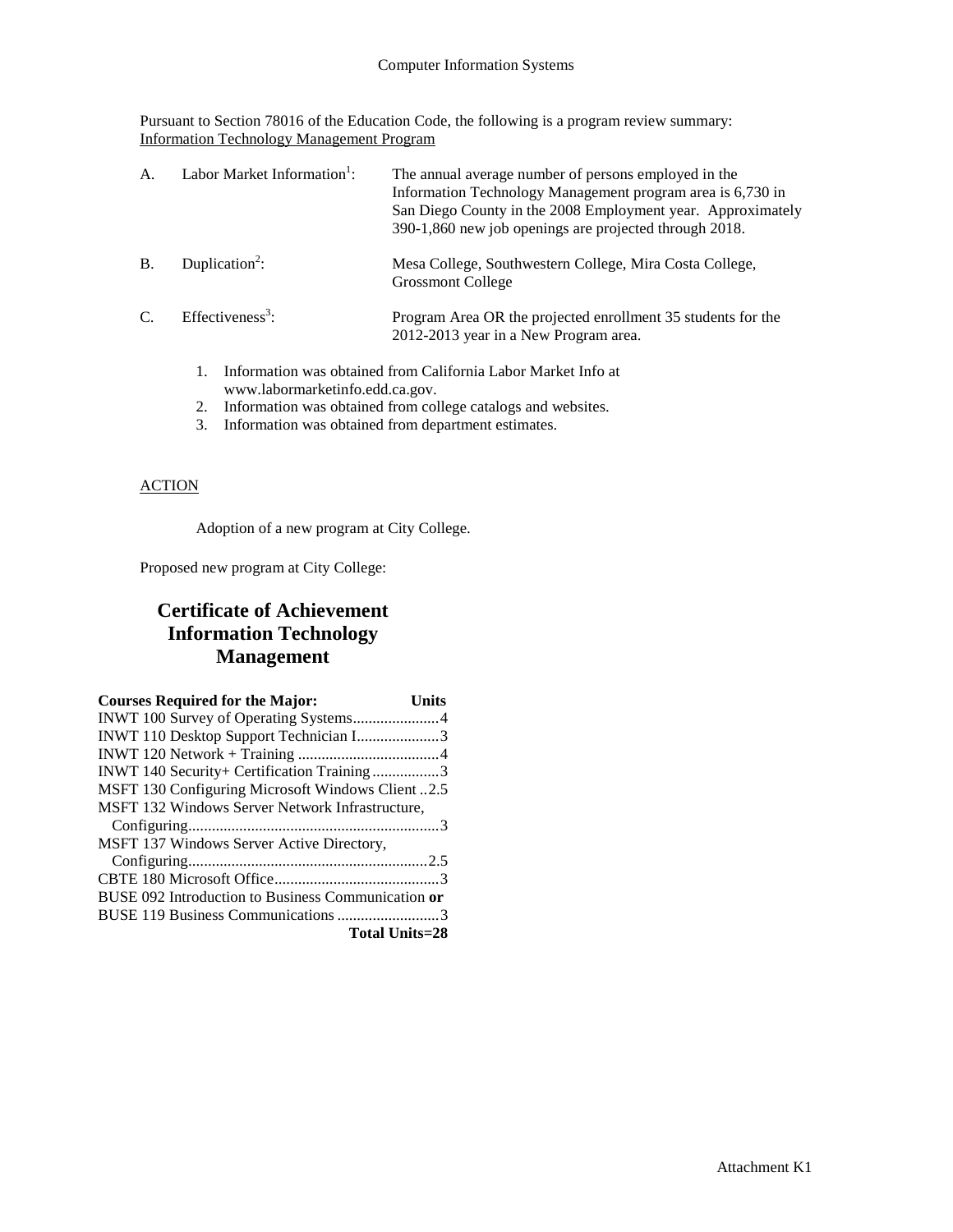Pursuant to Section 78016 of the Education Code, the following is a program review summary: Information Technology Management Program

| A.            | Labor Market Information <sup>1</sup> : | The annual average number of persons employed in the<br>Information Technology Management program area is 6,730 in<br>San Diego County in the 2008 Employment year. Approximately<br>390-1,860 new job openings are projected through 2018. |
|---------------|-----------------------------------------|---------------------------------------------------------------------------------------------------------------------------------------------------------------------------------------------------------------------------------------------|
| <b>B.</b>     | Duplication <sup>2</sup> :              | Mesa College; Southwestern College; Mira Costa College,<br><b>Grossmont College</b>                                                                                                                                                         |
| $\mathcal{C}$ | Effectiveness <sup>3</sup> :            | Program Area OR the projected enrollment 35 students for the<br>2012-2013 year in a New Program area.                                                                                                                                       |
|               |                                         |                                                                                                                                                                                                                                             |

- 1. Information was obtained from California Labor Market Info at www.labormarketinfo.edd.ca.gov.
- 2. Information was obtained from college catalogs and websites.
- 3. Information was obtained from department estimates.

# **Associate in Science Degree Information Technology Management**

| <b>Courses Required for the Major:</b>             | Units |
|----------------------------------------------------|-------|
|                                                    |       |
| INWT 110 Desktop Support Technician I3             |       |
|                                                    |       |
| INWT 140 Security+ Certification Training3         |       |
| MSFT 130 Configuring Microsoft Windows Client 2.5  |       |
| MSFT 132 Windows Server Network Infrastructure,    |       |
|                                                    |       |
| MSFT 137 Windows Server Active Directory,          |       |
|                                                    |       |
|                                                    |       |
| BUSE 092 Introduction to Business Communication or |       |
| BUSE 119 Business Communications 3                 |       |
| Total Units=28                                     |       |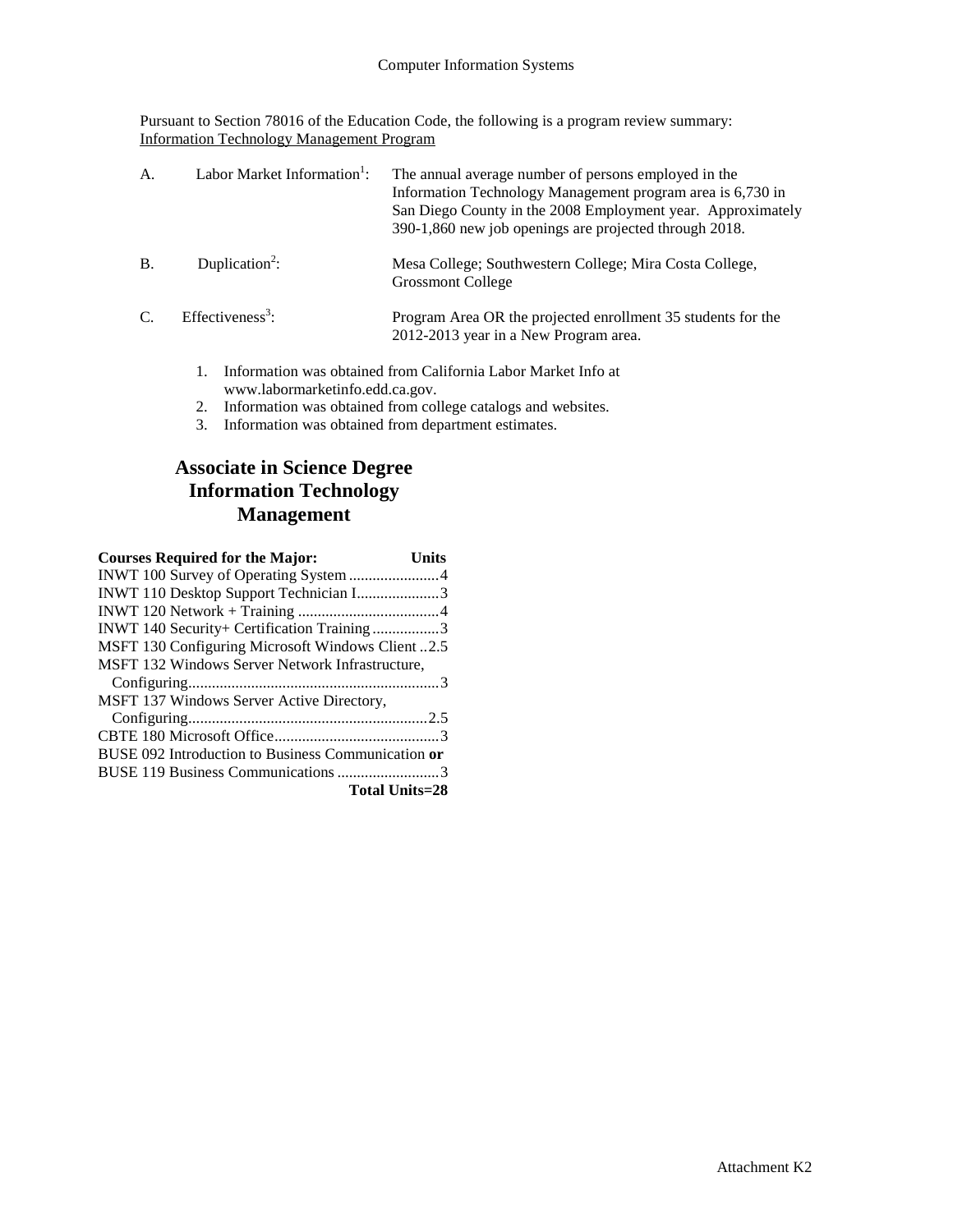Adoption of a program revision at Mesa College.

Proposed program revision at Mesa College:

# **Certificate of Achievement Dietetic Service Supervisor**

| <b>Courses Required for the Major:</b>        | Units |
|-----------------------------------------------|-------|
|                                               |       |
| CACM 101 Sanitation, Safety and Equipment3    |       |
| CACM 115 Principles of Commercial Cooking  1  |       |
| HOSP 115 Strategic Leadership in Hospitality3 |       |
|                                               |       |
| NUTR 180 Nutrition and Diet Therapy or        |       |
|                                               |       |
| Total Units $= 14-15$                         |       |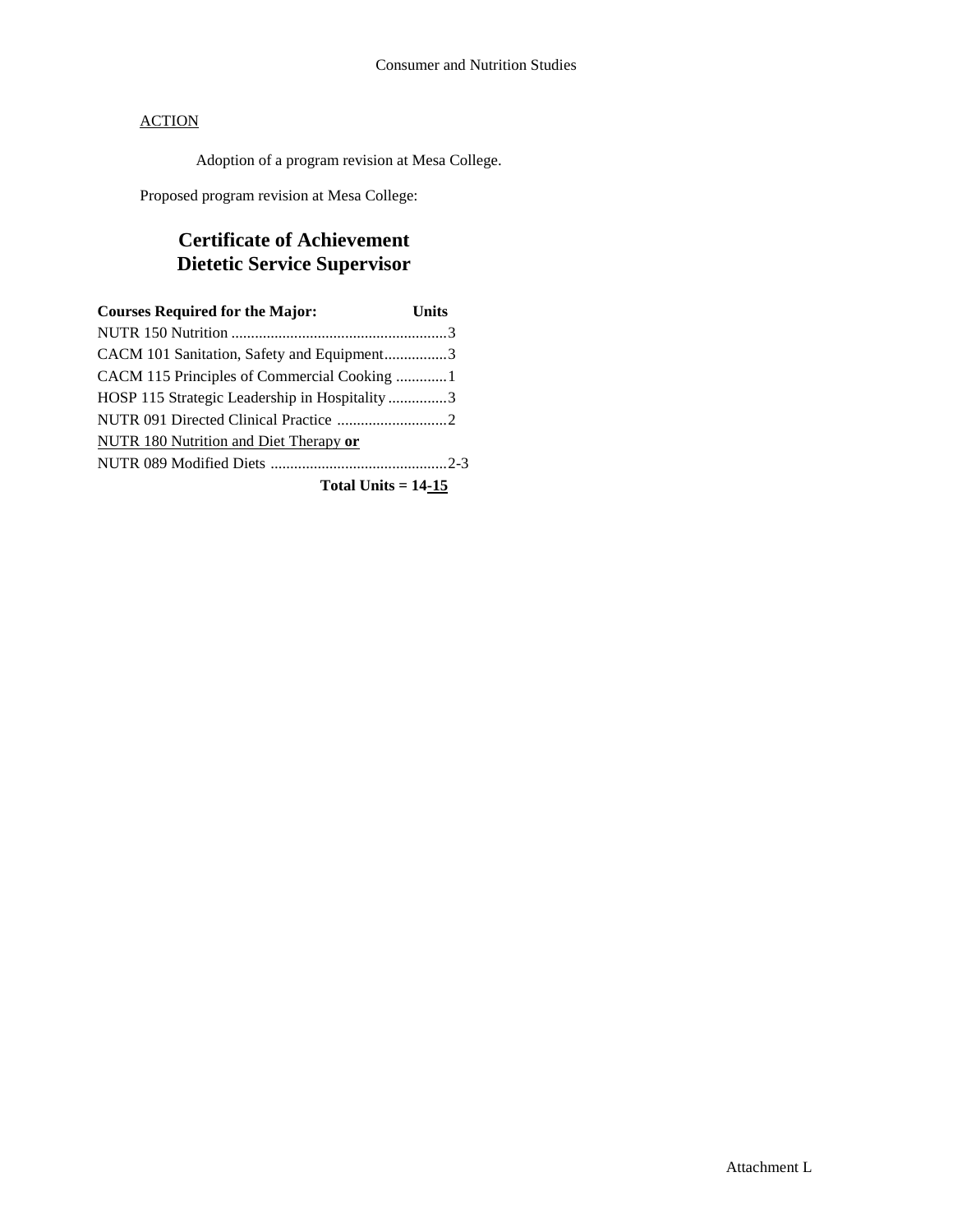Adoption of a program deactivation at Mesa College.

Proposed program deactivation at Mesa College:

# **Certificate of Performance Dietetic Service Supervisor**

| <b>Courses Required for the Major:</b> Units      |  |
|---------------------------------------------------|--|
| <b>CACM 115 Principles of Commercial Cooking1</b> |  |
|                                                   |  |
| NUTR 180 Nutrition and Diet Therapy3              |  |
| NUTR 091 Directed Clinical Practice2              |  |
| CACM 101 Sanitation, Safety and Equipment3        |  |
| HOSP 115 Strategic Leadership in Hospitality  3   |  |
| $Total Units = 15$                                |  |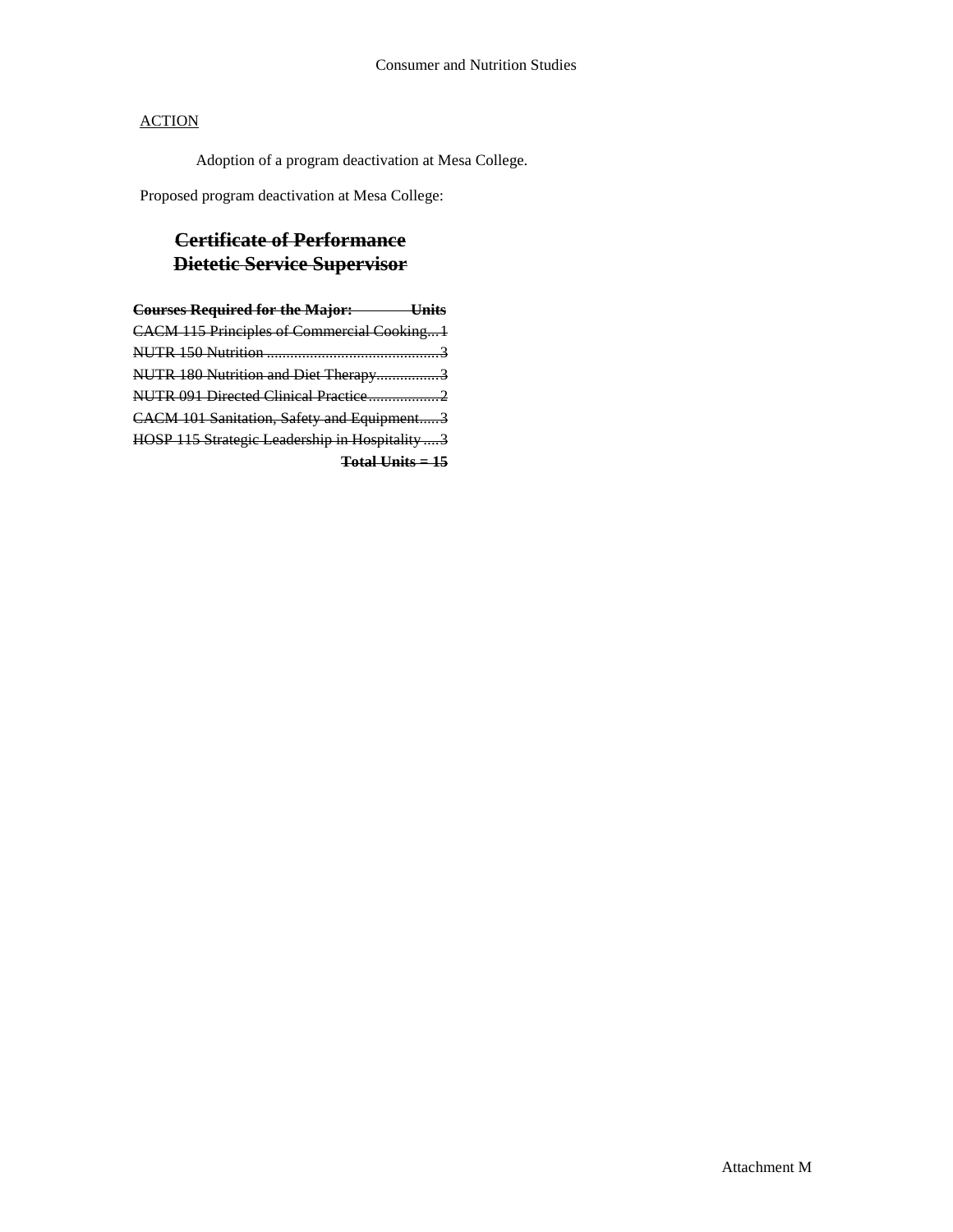Adoption of a program revision at Miramar College.

Proposed program revision at Miramar College:

# **Certificate of Achievement Paralegal**

| <b>Courses Required for the Major:</b><br><b>Units</b> |  |
|--------------------------------------------------------|--|
|                                                        |  |
|                                                        |  |
|                                                        |  |
| LEGL 110 Legal Writing & Communications3               |  |
|                                                        |  |
|                                                        |  |
|                                                        |  |

### **Select 12 units from the following legal elective courses: Units**

| LEGL 106 Computer Assisted Legal Research      |  |
|------------------------------------------------|--|
|                                                |  |
| Or LEGL 140 Law Office Management and          |  |
|                                                |  |
| Or LEGL 145 Federal Court Practices and        |  |
|                                                |  |
| Or LEGL 150 Criminal Litigation and Procedure3 |  |
|                                                |  |
|                                                |  |
|                                                |  |
|                                                |  |

| Or LEGL 175 Estates, Trusts, and Wills3      |
|----------------------------------------------|
|                                              |
| LEGL 205 Environmental Law 3                 |
|                                              |
| LEGL 270 Paralegal Internship / Work         |
|                                              |
| LEGL 296 Individualized Instruction in Legal |
|                                              |
|                                              |
| A maximum of 6 units from the following law- |
| related courses may be substituted for legal |
|                                              |
| elective courses:<br><b>Units</b>            |
|                                              |
|                                              |
| <b>Or ADJU 230 Constitutional Law I3</b>     |
| Or BUSE 140 Business Law and the Legal       |
|                                              |
| Or REAL 105 Legal Aspects of Real Estate I3  |
| <del>Or</del> LABR 112 1 California Workers  |
|                                              |
| Or ACCT 116A Financial Accounting4           |
| Or ACCT 120 Federal Income Tax3              |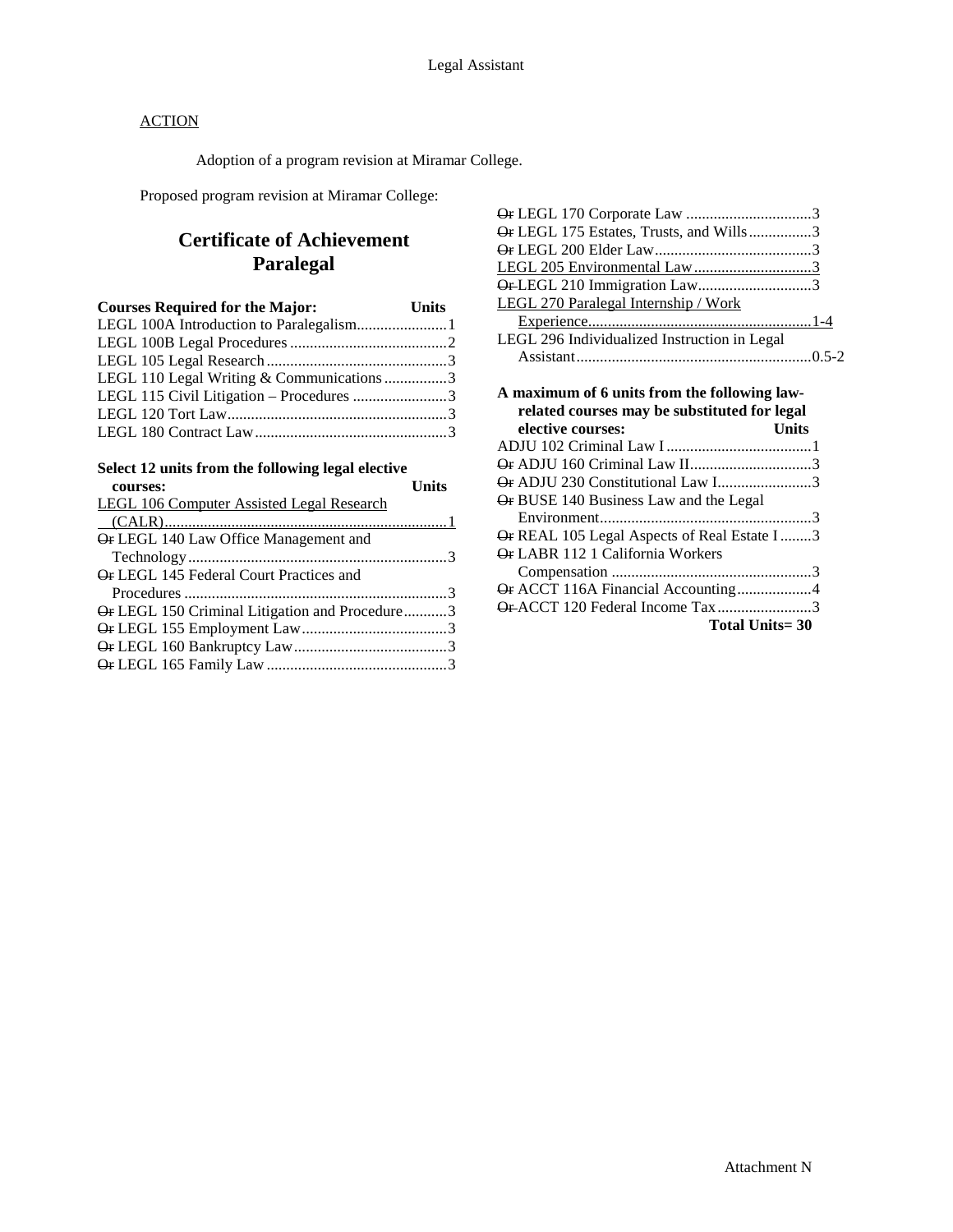Adoption of a program reactivation at Miramar College.

Proposed program reactivation at Miramar College:

# **Certificate of Achievement Military Leadership**

| <b>Courses Required for the Major:</b>       | <b>Units</b> |
|----------------------------------------------|--------------|
| MILS 100 Introduction to Military Science or |              |
| MILS 100 Introduction to Military Science 3  |              |
| MILS 110 Leadership Theory and Practice3     |              |
| MILS 270 Work Experience in Military         |              |
|                                              |              |
| ENGL101 Reading and Composition or           |              |
|                                              |              |
| POLI 102The American Political System 3      |              |

### **Select three units from the following**

| Total Units $=18 - 19$                            |
|---------------------------------------------------|
|                                                   |
| SUPR 115 Management and Organization for          |
| SUPR 101 Introduction to Supervision 3            |
|                                                   |
| MILS 120 Military Justice, Ethics, and the Law of |
| BUSE 201 Business Organization and Management  3  |
|                                                   |
| AVIA 128 Group Dynamics for High Risk Teams 3     |

## **Associate in Science Degree Military Leadership**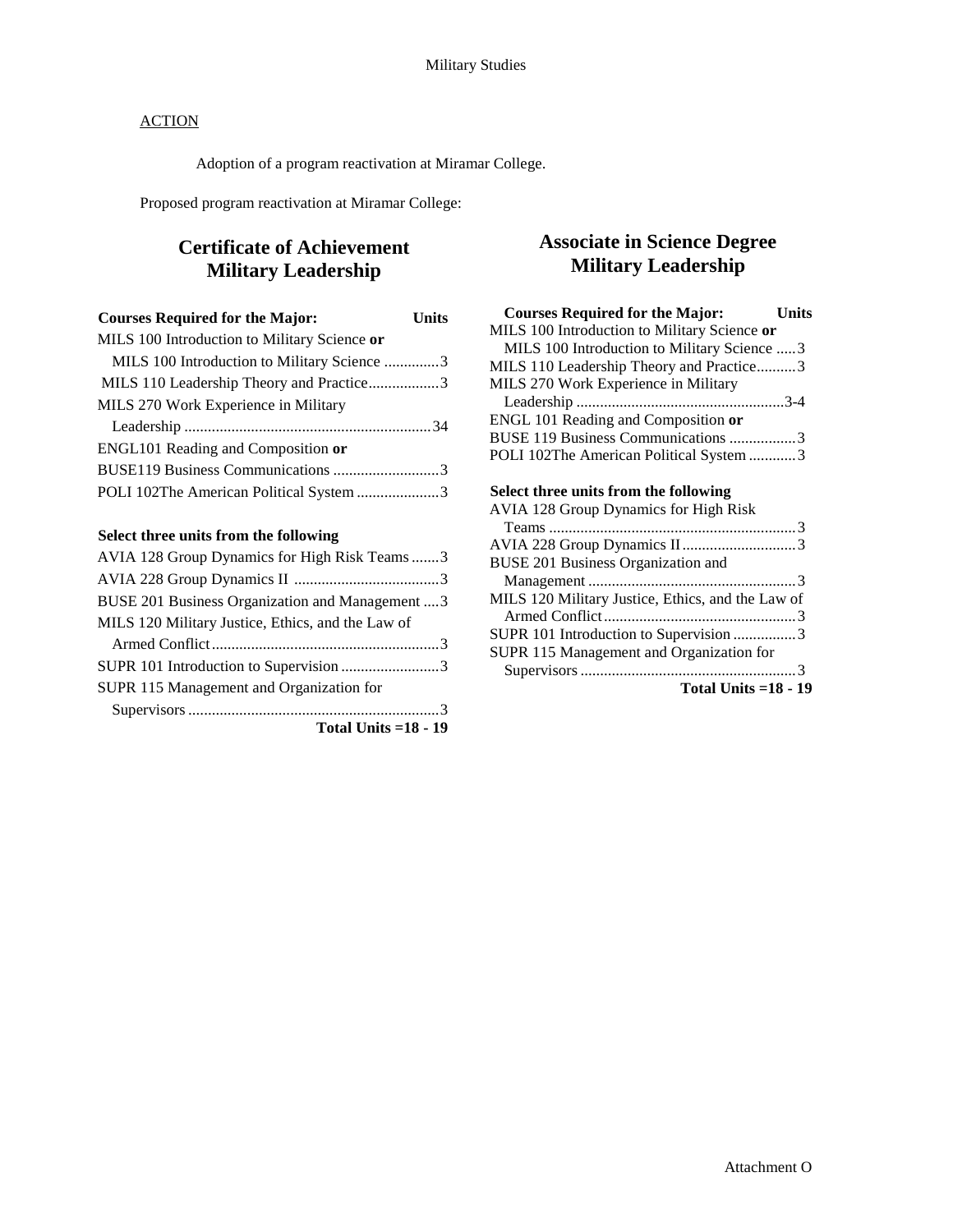Adoption of a program revision at Mesa College.

Proposed program revisions at Mesa College:

# **Certificate of Performance Music Composition**

| <b>Courses Required for the Major:</b> | <b>Units</b> |
|----------------------------------------|--------------|
|                                        |              |
| MUSI 190 The Electronic Music Studio 3 |              |
|                                        |              |
|                                        |              |
|                                        |              |
|                                        |              |
| Select one course from:                |              |

| Select one course from:                      | Units |
|----------------------------------------------|-------|
| MUSI 158A Music Theory I or                  |       |
| MUSI 158B Music Theory II or                 |       |
| MUSI 213A Jazz Theory for Piano I or         |       |
| <b>MUSI 213B</b> Jazz Theory For Piano II or |       |
| MUSI 258A Music Theory III or                |       |
|                                              |       |
|                                              |       |

| <b>Select one course from:</b>                    | <b>Units</b> |
|---------------------------------------------------|--------------|
| MUSI 268A Beginning Ear Training Laboratory I or  |              |
| MUSI 268B Beginning Ear Training Laboratory II or |              |
| <b>MUSI 269A Advanced Ear Training Laboratory</b> |              |
| III or                                            |              |
| MUSI 269B Advanced Ear Training Laboratory        |              |
|                                                   |              |
| Total Units $= 17.5$                              |              |

# **Certificate of Performance Music Technology**

| <b>Courses Required for the Major:</b> Units |              |
|----------------------------------------------|--------------|
|                                              |              |
| MUSI 150A Basic Musicianship3                |              |
| MUSI 190 The Electronic Music Studio 3       |              |
|                                              |              |
|                                              |              |
| <b>Select one course from:</b>               | Units        |
| MUSI 205A Projects in Electronic Music or    |              |
| MUSI 205B Projects in Electronic Music or    |              |
| MUSI 206A Projects in Composition or         |              |
| MUSI 206B Projects in Composition 3          |              |
| Select two courses units from:               | <b>Units</b> |
|                                              |              |
|                                              |              |
|                                              |              |
|                                              |              |
|                                              |              |
|                                              |              |
|                                              |              |
| MUSI 215A Class Piano III or                 |              |
|                                              |              |
| Total Units $= 17.5$                         |              |